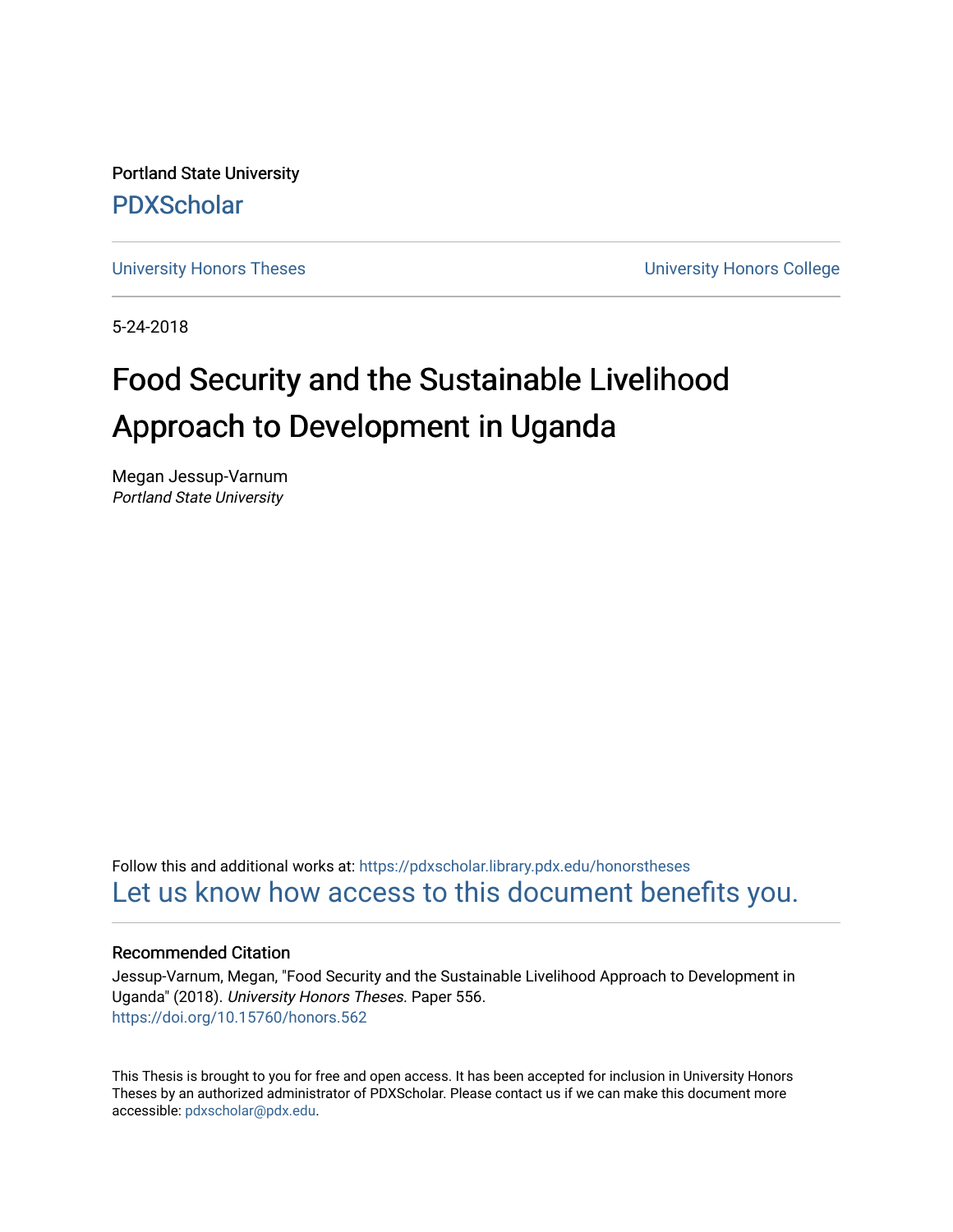Food Security and the Sustainable Livelihood Approach to Development in Uganda

by

# Megan Jessup-Varnum

An undergraduate honors thesis submitted in partial fulfillment of the

requirements for the degree of

Bachelor of Arts

in

University Honors

and

International & Global Studies: International Development

Thesis Adviser

Leopoldo Rodrigues, Ph.D

Portland State University

2018

**Abstract**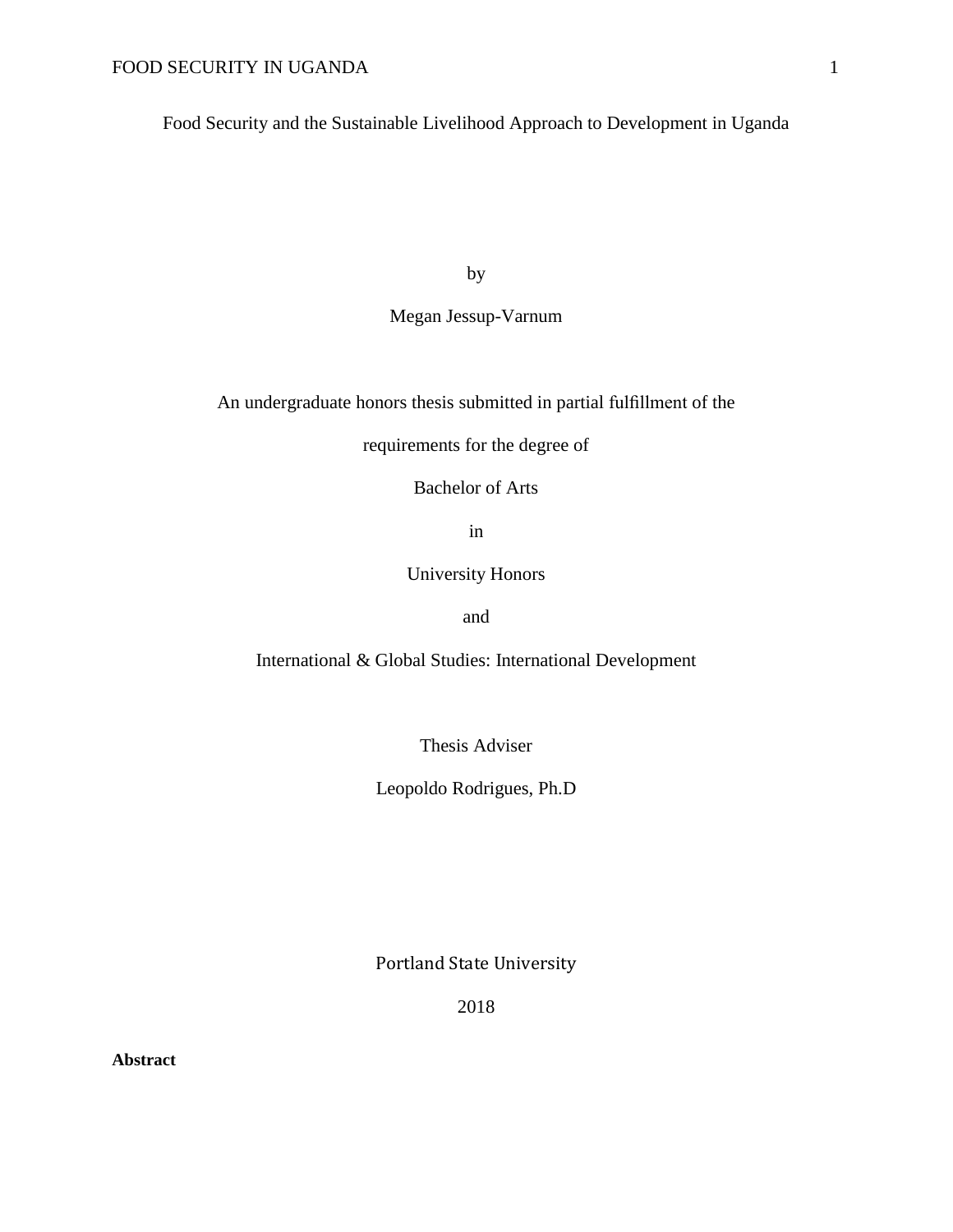Food security is a growing global issue. Poverty and malnutrition kill millions of people worldwide every year. Sub-Saharan Africa has the highest rates of poverty and malnutrition in the world. Previous development strategies in sub-Saharan Africa that have attempted to alleviate poverty and eradicate malnutrition have proved unsuccessful. However, there is a fairly new approach to development, known as the sustainable livelihood approach that tackles issues of poverty, malnutrition, and food security in a holistic way. This paper explores the sustainable livelihood approach to development and it's effectiveness. This paper focuses on a health clinic and rabbit breeding program in Southwestern Uganda that has a sustainable, innovative, and integrated approach to development. This paper argues that holistic livelihood programs have great potential to sustainable development.

#### **1.0 Introduction**

Household food security is an issue that affects populations around the world. Every night, 815 million people go to bed hungry even though there is more than enough food produced daily to feed the global population. (FAO, 2017). Ninety-eight percent of those suffering from hunger live in the developing world. (Oxfam Canada, n.d.) Ironically, developing countries are some of the largest food producers in the world. However, the farmers and their families who produce food for the rest of the global population face massive barriers to food security.

As the global population has grown, agricultural production has kept up with a growing demand. Oxfam notes, "The world produces 17 percent more food per person today than 30 years ago. The problem is that many people in the world don't have sufficient land to grow, or income to purchase, enough food (Oxfam Canada, n.d.)." It is clear that food security the result of more than just food availability. Studies show that rising production may not have any impact on people's access to food, and does not take into account the quality of food accessed or consumed (Burchi, Frizon, & Fanzo, 2011). "Food security strategy should be based on the premise that food insecurity derives from failure of access to food rather than international or national food shortage" (Thompson, 2001). Poverty is perhaps the biggest driver of food insecurity. "Food security becomes an aspect of poverty, or failure of entitlements, rather than being about inadequate food production" (Thompson, 2001). Addressing food security requires a more holistic approach than just food production. The FAO defines four [dimensions](http://www.fao.org/docrep/013/al936e/al936e00.pdf) of food [security,](http://www.fao.org/docrep/013/al936e/al936e00.pdf) all of which must be fulfilled simultaneously in order to achieve food security.. The four dimensions are: 1) physical availability of food, 2) economic and physical access to food, 3) food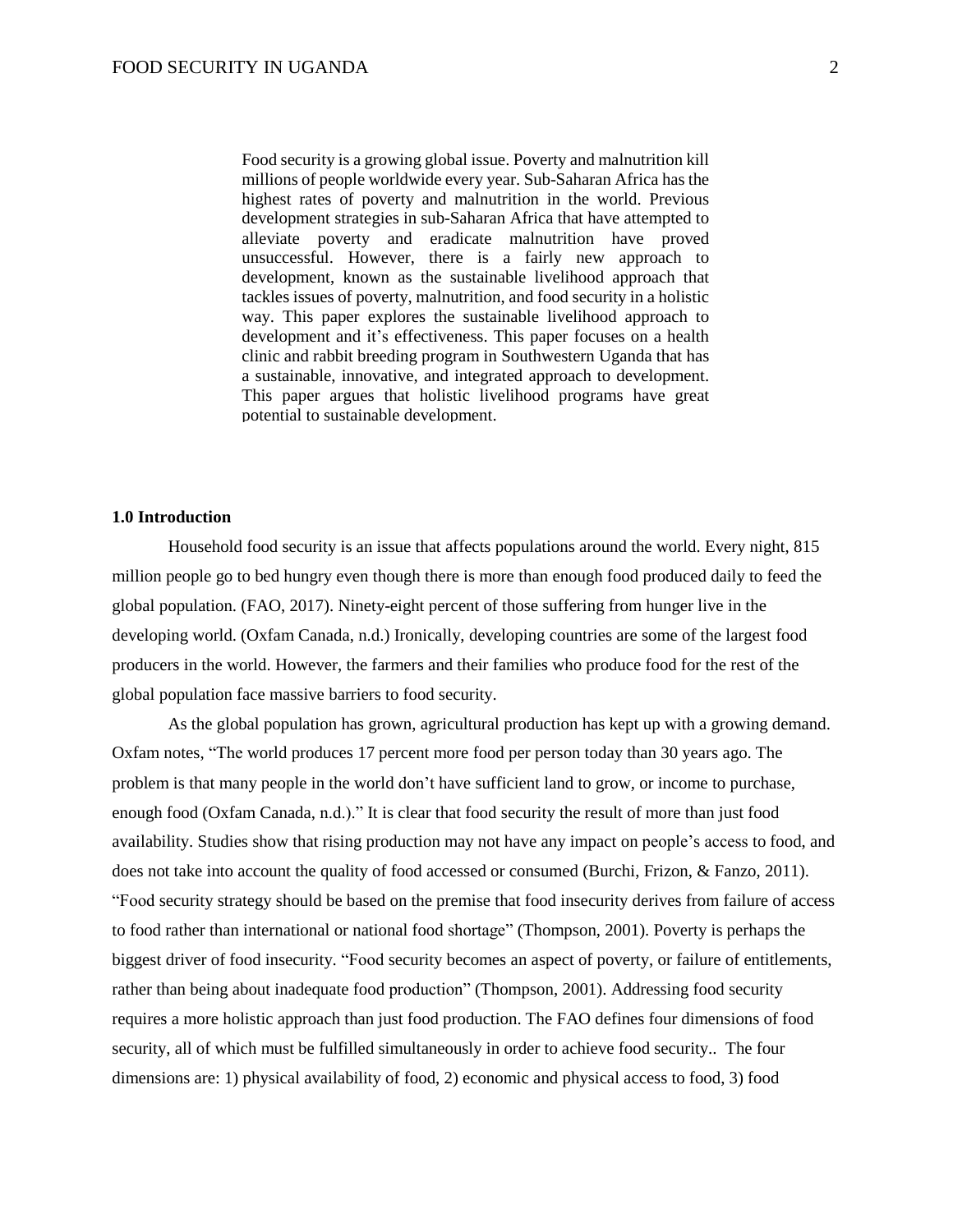utilization, and 4) the stability of those other dimensions over time (FAO, 2008). Figure 1 explains the four dimensions of food security according to the FAO.

Figure 1. Food and Nutrition Security. From *The role of food and nutrition system approaches in tackling hidden hunger* by Burchi, F., Fanzo, J., & Frison, E., (8 February, 2011). Retrieved from httns://www.nchi.nlm.nih.gov/nuhmed/21556191



Securing food for the growing global population has been a topic in development studies for many years. In 1996, The World Food Summit Declaration defined food security as "all people at all times have physical and economic access to sufficient, safe and nutritional food to meet dietary needs and food preferences for an active and healthy life" (Thompson, 2001). Food security is a vital aspect to a household's livelihood. When families and communities face economic, environmental, and social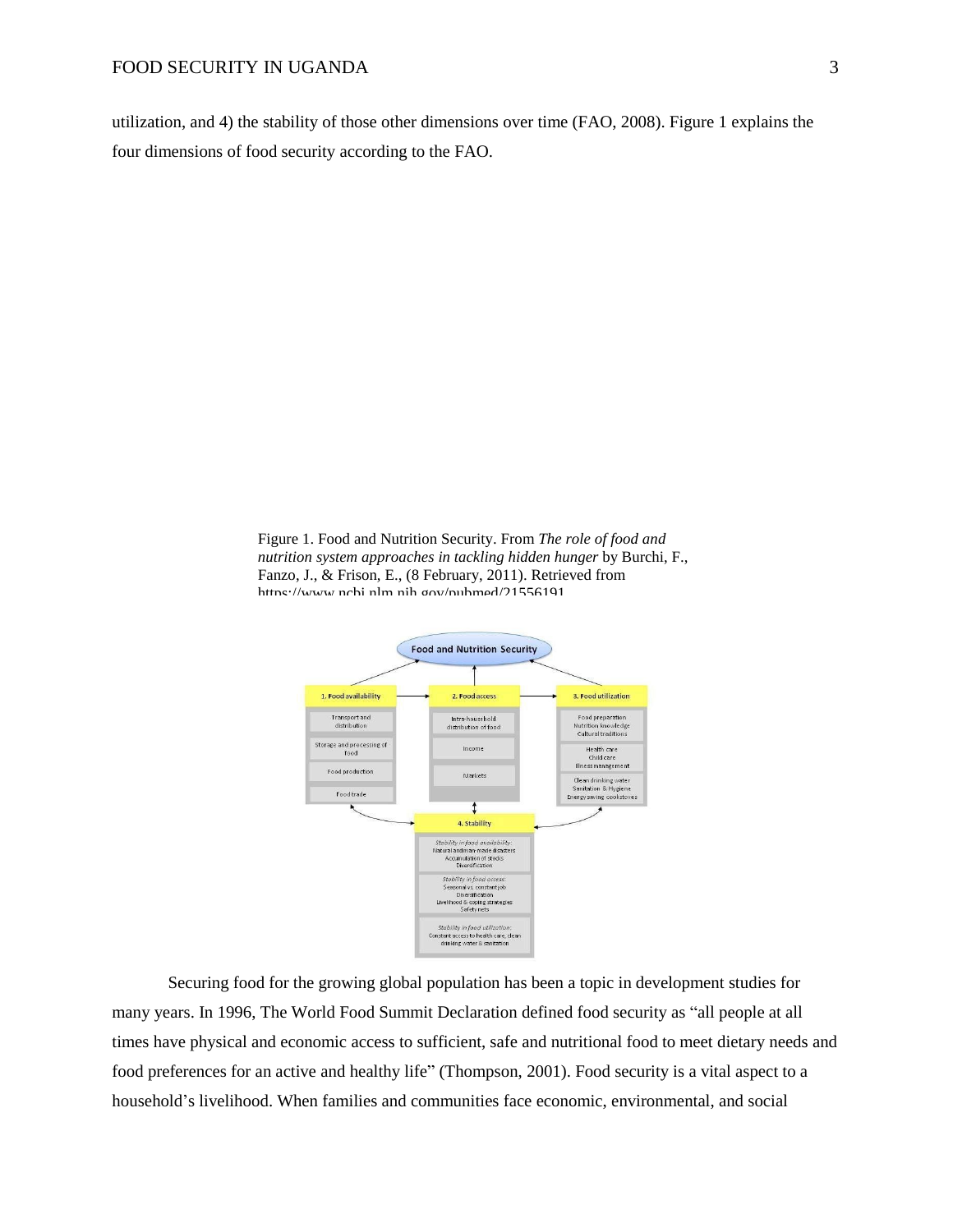insecurity, their food security is put in jeopardy. Since food is a basic requirement for survival, households prioritize accessing food (or at least a form of calories) before other things such as education, household items, and clothing. In 2016, the United Nations Development Program created 17 Sustainable Development Goals (SDGs). The first two goals are to end poverty and hunger by 2030. While, this will be a challenge, this paper addresses how to sustainably address issues of poverty and hunger concurrently.

This paper focuses on food security and rural livelihood development, specifically in Uganda. Rural development is crucial for eliminating global poverty and hunger because the majority of people living in poverty live in rural communities. Addressing issues of poverty, hunger, and rural development is particularly important for Uganda because over 80 percent of the population lives in rural communities (Feed the Future, 2018). This paper argues that a holistic livelihood approach to development can bring positive and sustainable change and development to rural communities. Within the broader subject of livelihood security, this paper specifically looks at food security at the household level, which, in addition to being a basic human right is also a basic tool of development because securing food for a household can lead to further improvements in a household's wellbeing.

#### **1.1 Methodology**

This paper draws on knowledge from peer reviewed journals and books in order to discuss historical events and development theories. This paper also includes a case study which explores Kigezi Healthcare Foundation (KIHEFO), a non-profit, community-based health clinic in rural Southwestern Uganda. Jessup-Varnum worked as an intern with KIHEFO from January to March 2018. During that time, she observed the role of the clinic in it's community and worked alongside doctors and clinicians in providing medical care and rural development in Southwestern Uganda. Jessup-Varnum was highly involved with KIHEFO's food security initiative, which promotes rabbit breeding among rural households. In addition to her work with KIHEFO, Jessup-Varnum conducted interviews with six rabbit beneficiaries and seven KIHEFO staff members in order to understand the program. Prior to interviewing beneficiaries and staff, Jessup-Varnum obtained Institutional Review Board approval from Portland State University. The information gathered from those interviews is used in the case study of this paper.

#### **1.2 Description**

The purpose of this paper is to answer the question: "How can livelihood programs improve rural food security in Uganda?" Uganda was chosen as the location of this study based on Jessup-Varnum's internship. This country is particularly relevant when considering issues of food security based on its geographical location in sub-Saharan Africa, where there is a high prevalence of food insecurity. This paper first looks issues of food and livelihood security in the sub-Saharan Africa region, and then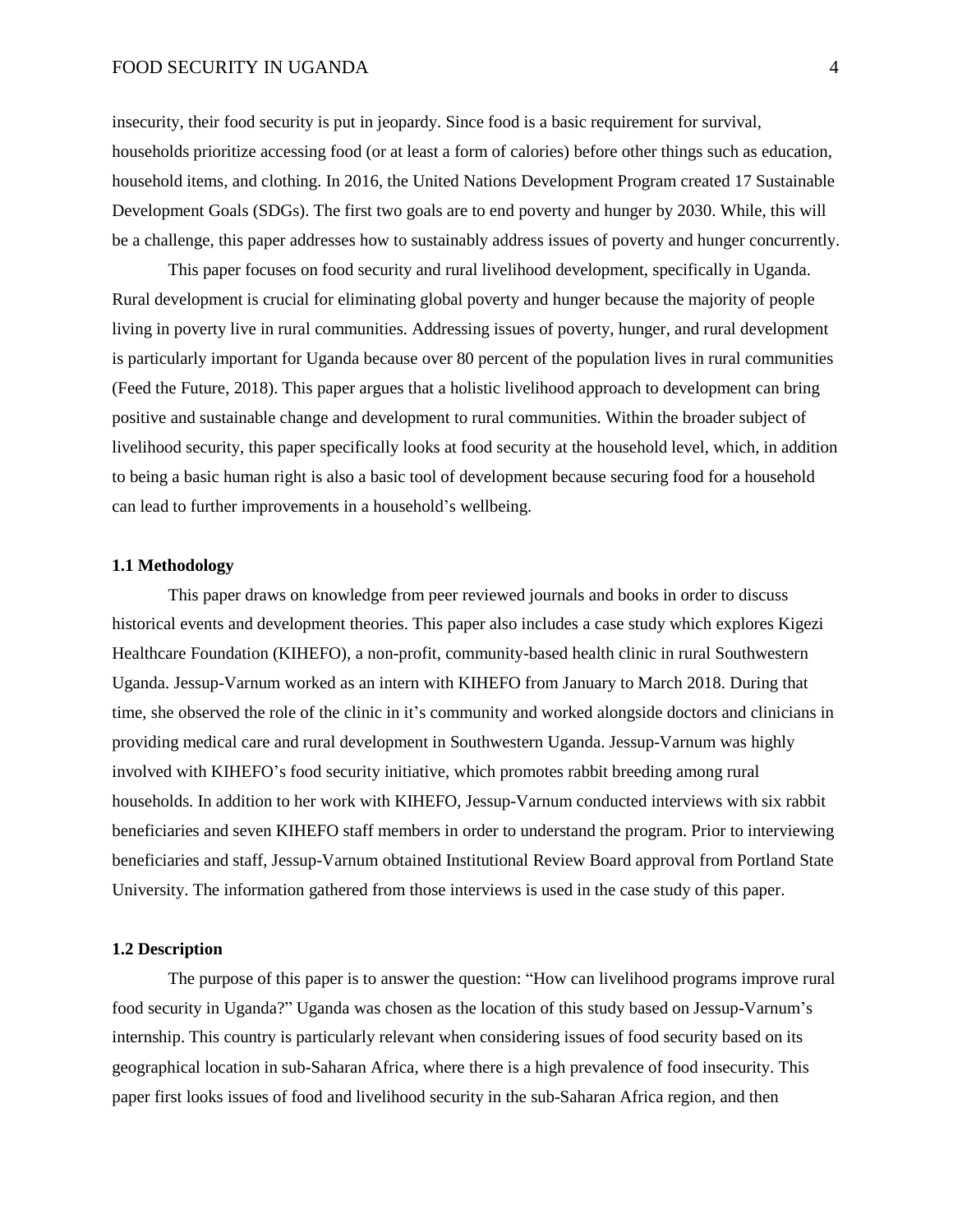specially in Uganda. Next, it addresses previous development strategies and why they were not as successful as they were intended to be. Then, it looks at sustainable development and its effectiveness. Within the context of sustainable development, this paper proposes the sustainable livelihood approach to development as a comprehensive approach with positive outcomes. Finally, KIHEFO's organizational structure; and the work it is doing in its community is presented as a case study. Drawing on Jessup-Varnum's field research and peer-reviewed research by other scholars their rabbit breeding program is discussed. Lastly, this paper examines how KIHEFO's model fits within the sustainable livelihood approach to development.

#### **2.0 Background**

#### **2.1 Food Security in Sub-Saharan Africa**

As the global population increases, the question of how to feed the growing number of people becomes more salient. In 2016, the number of undernourished people in the world increased to an estimated 815 million, up from 777 million in 2015 but still down from about 900 million in the year 2000 (FAO, 2017). Issues of hunger and food security will only be exacerbated as the global population moves toward 10 billion people living on the earth in 2050. It is estimated that food and feed production will need to be tripled in order to keep pace with the projected human population (Lukefahr, 2004). While tripling food and feed production is increasingly challenging due to global climate change, it is not the only issue. The four aforementioned dimensions of food security: food access, availability, utilization, and stability also need to be addressed.

Issues concerning food insecurity and poverty are especially prevalent in Sub-Saharan Africa. According to the World Hunger Organization (2016), "there has been the least progress in the sub-Saharan region, where more than one in four people remain undernourished – the highest prevalence of any region in the world". This is significantly higher than global statistics on food security. Between 2014 and 2015, approximately 7.5 percent of the world population experienced extreme food insecurity (LIFT, 2013). According to Baro and Deubel (2008), "Sub-Saharan Africa is the only region of the world in which chronic food insecurity and threats of famine remain endemic for most of the population and the number of malnourished people is steadily increasing". This global disparity in malnourishment must be addressed in a sustainable way in order to promote development in Sub-Saharan Africa.

# **2.2 Food Security in Uganda**

Uganda has exceptionally high levels of malnutrition and food insecurity. The U.S. Government's global hunger and food security initiative, known as Feed the Future, has done extensive research on food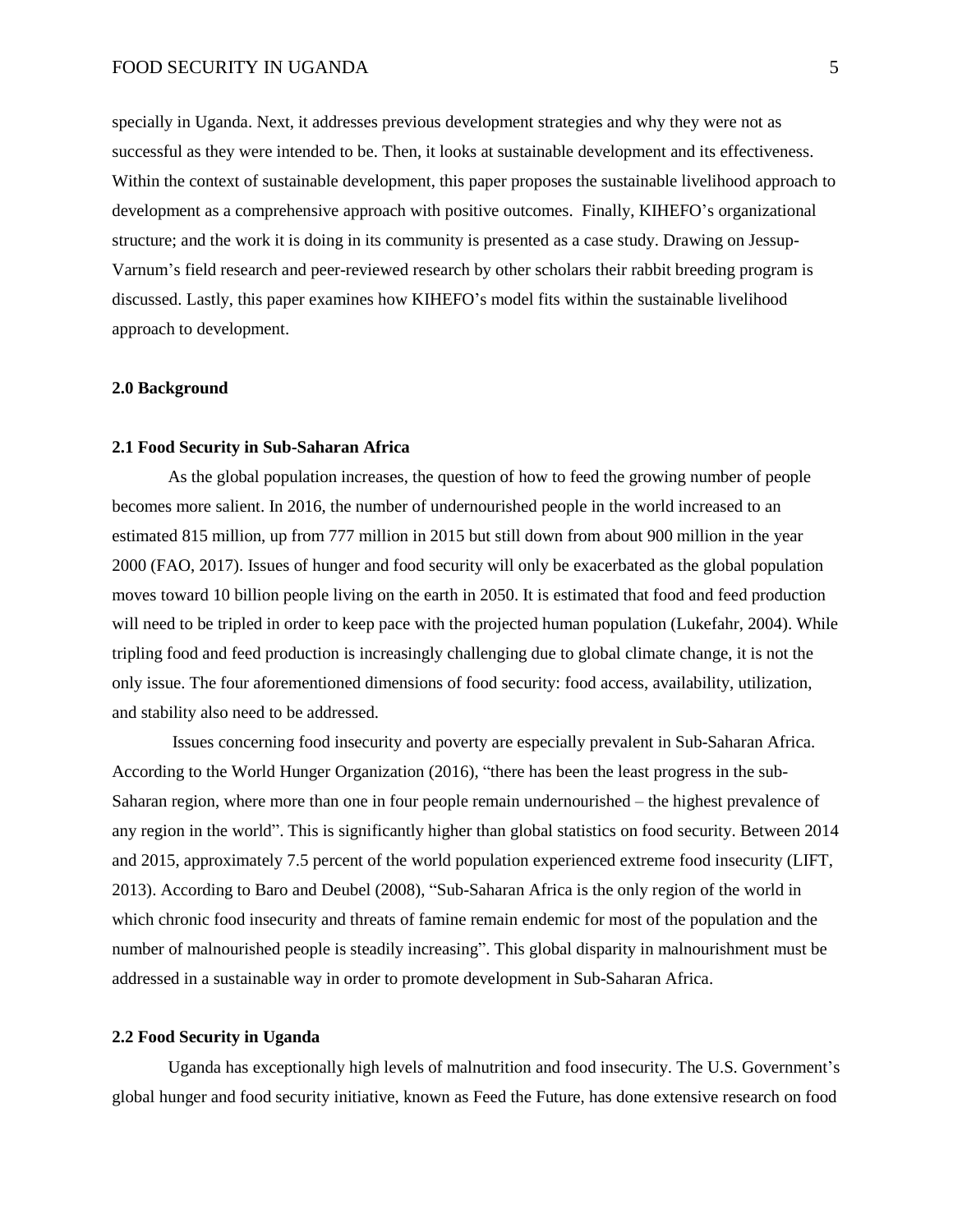security and malnutrition in Uganda. In 2018, Feed the Future found that, "over 30 percent of the total population faces some level of chronic food insecurity and malnutrition, which directly or indirectly contributes to 60 percent of child mortality." Ironically, Uganda is known as the potential breadbasket of East Africa because of its fertile ground. "Uganda is rich in natural resources and thanks to favorable climatic conditions a great variety of crops can be grown" (Martiniello, 2015). Uganda needs to find better ways to utilize it's agricultural sector and develop rural communities in order to solve their issues of food security and malnutrition.

Despite agricultural shortcomings, farming is still at the heart of Uganda's economy. In 2016, Uganda saw GDP growth of 4.6% and agriculture accounted for 24.4% of that growth (Feed the Future, 2018). Yet most of the crops cultivated in rural areas are kept for home consumption, with an "average 72% of cooking bananas, 59% of maize, and between 65% and 95% of other food crops are retained for home consumption, implying consequently low output proportions reaching the market" (Ellis and Bahiigwa, 2003). This reveals that subsistence agriculture is a widespread livelihood strategy for household food security.

The majority of those who engage in agricultural practices live in rural communities. According to Feed the Future (2018), 83.6% of Uganda's population lives in rural areas. Livelihood practices in rural Uganda are rudimentary, and many strive to migrate to urban settings where there are more resources and opportunities. Seventy-five percent of the rural population is engaged in agriculture-based livelihoods and women produce some 80% of the food consumed nationally (Martiniello, 2015). Uganda is a patriarchal society in which women and men have very different roles. Women typically work in the farm or garden while men engage in more "modern" activities in towns. Given that the majority of the population lives in rural areas, rural development must be given priority. Rural development which integrates agriculture to other livelihood activities has the potential to make the greatest impact on these communities since many people partake in farming.

In addition to malnutrition, one of the biggest public health issues in Uganda is HIV/AIDS. Food insecurity is compounded by HIV/AIDS, especially in rural, resource-limited communities. Having HIV/AIDS; limits some people's ability to secure food. Tsai et. al (2011) argue, "HIV/AIDS and food insecurity are two of the leading causes of morbidity and mortality in sub-Saharan Africa, with each heightening the vulnerability to, and worsening the severity of, the other". This is especially true in Uganda, where 6.7% of the population is HIV positive and nearly 80% of those infected with HIV are between the ages of 15 and 45. That age range is also the most economically productive age and HIV positive people tend to be the family breadwinner (Bukusuba et al., 2007). In fact, HIV/AIDS and food insecurity negatively influence each other. "Lack of food security and poor nutrition status may hasten progression to AIDS-related illnesses, undermine adherence and response to antiretroviral therapy and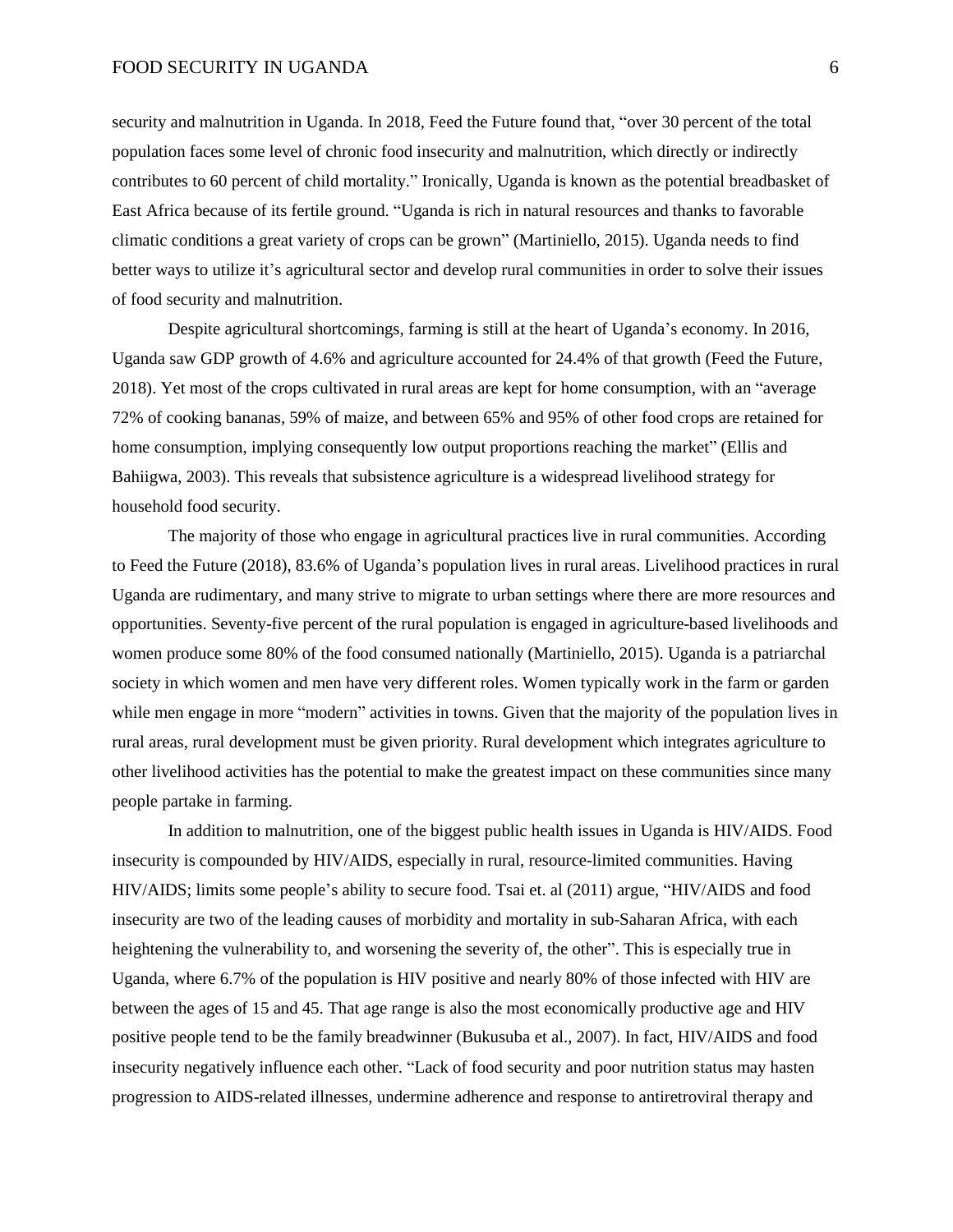exacerbate socioeconomic impacts of the virus. HIV infection itself undermines food security and nutrition by reducing work capacity and productivity and jeopardizing household livelihoods" (UNAIDS, 2008). Food security helps those living with HIV lead a better life because they have higher energy requirements. "Adults living with HIV have 10-30% higher [caloric] requirements than a healthy adult without HIV, and children living with HIV 50-100% higher than normal requirements." (UNAIDS, 2008).

#### **2.3 Previous Development Strategies in Uganda**

The World Bank and the International Monetary Fund (IMF) are the two leading organizations who give loans to developing countries. Since they are primarily funded by the U.S., these loans typically follow a Western agenda, which does not necessarily fit with what is needed in the communities which receive the aid. Both of these organizations have conditions for loans to be released. These conditions, known as Structural Adjustment Programs (SAPs) are designed to shift social and economic structures in the countries receiving the loans (Smallman & Brown, 2015). The required shift in economic structures is specifically intended to ensure debt repayment. According to Shah (2013), "SAPs have required poor countries to reduce spending on things like health, education and development, while debt repayment and other economic policies have been made the priority". Ultimately, the social and economic restructuring that SAPs require disrupt systems that are already in place. While that is the intention in some cases, in other cases it leads to negative consequences. In Uganda, "accessibility to social services has worsened since the implementation of [SAPs]" (Ssewanya and Ahamdi-Esfahani, 2010). Reduced spending on social services typically leads to long-term negative consequences and a decline in the social wellbeing of citizens.

Policies of structural adjustment have led to poverty and underdevelopment in many sub-Saharan

[SAPs] starved the peasant sector of capital investment and productive infrastructure, and economic liberalization exposed a small-holder sector weakened by competition from highly subsidized large-scale northern farmers, while encouraging staple food import dependency in African cities as well as migration to the cities.

#### African countries. According to Bryceson (2009):

SAPs have disadvantaged rural populations, leaving them few options for economic empowerment. Instead of outside agencies attempting to develop communities from afar without extensive knowledge of the community being developed, development practices need to come from those who understand the communities of these places. In terms of food security, Ssweanya and Ahmadi-Esfahan (2010) claim that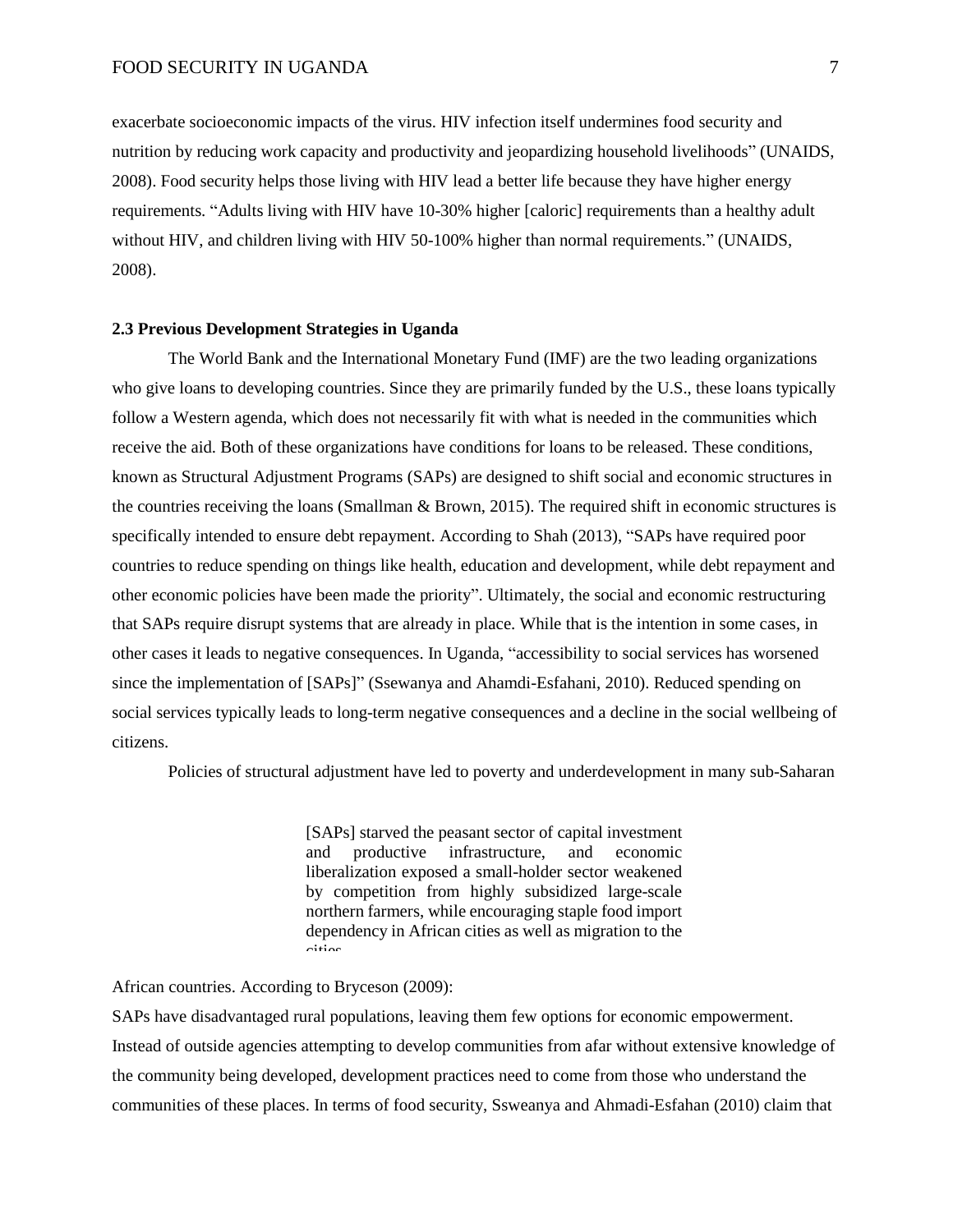there can be "no effective policy developed without knowledge of the dimensions of the food insecurity problem at the household level". A holistic understanding of a community can lead to more comprehensive development strategies, and can work to address multiple issues rather than isolating and prioritizing one need. This can lead to a more effective and sustainable development strategy.

SAPs and other development projects with neoliberal agendas have failed in Uganda. By implementing trade liberalization, they have damaged social, economic, and environmental structures. This can be seen especially in the agricultural sector, which is dominated by subsistence farmers in developing countries. Andersson and Gabrielsson (2012) write,

> The failure of earlier solutions to the problem of food insecurity in the 1970s and 1980s was largely attributed to their technological and economic growth bias, stressing the significance of intensification of production and the sale of surpluses rather than equitable distribution, access, affordability and utilization. Since then, it has become clear that food security is a highly complex issue, encompassing a wide range of interrelated environmental, social, economic, and political factors at various levels.

SAPs favor agricultural exports as opposed to subsistence agriculture. "Uganda has more than enough food to meet its domestic demand, and this has partly led to promotion of non-traditional exports such as beans and maize" (Ssewanya and Ahamdi-Esfahani, 2000, 94). In the 1990s, food production and food sales increased in Uganda. However, this coincided with a growing problem of food insecurity among the very same producers. This suggests that famers were either not aware of their own needs or used the income from their food sales for other immediate needs such as health and education. (Apili Ejupu et at. 1999). This further demonstrates how the commercialization of agriculture has largely failed in Uganda. In a study conducted by Ssewanya and Ahamdi-Esfahani (2000), it was found that most rural households reported food sales, even those already experiencing food shortages. Here, a trade-off between food security and income is visible". The only way that commercial agriculture can work is if a household is already producing enough food for themselves and there are food stuffs left over to sell. Otherwise, it does not promote equitable distribution, access, affordability, and utilization of food, and therefore does not promote food security. Ejupu et al. (1999) claim that "Food purchases make a small contribution to food availability making food retention the better means of guaranteeing food availability rather than income diversification". Essentially, subsistence agriculture is more effective at promoting food security than commercial agriculture. According to Ssewanya and Ahamdi-Esfahani (2000) "Uganda appears to be a prime example of a country where national food self-sufficiency and strong economic growth have not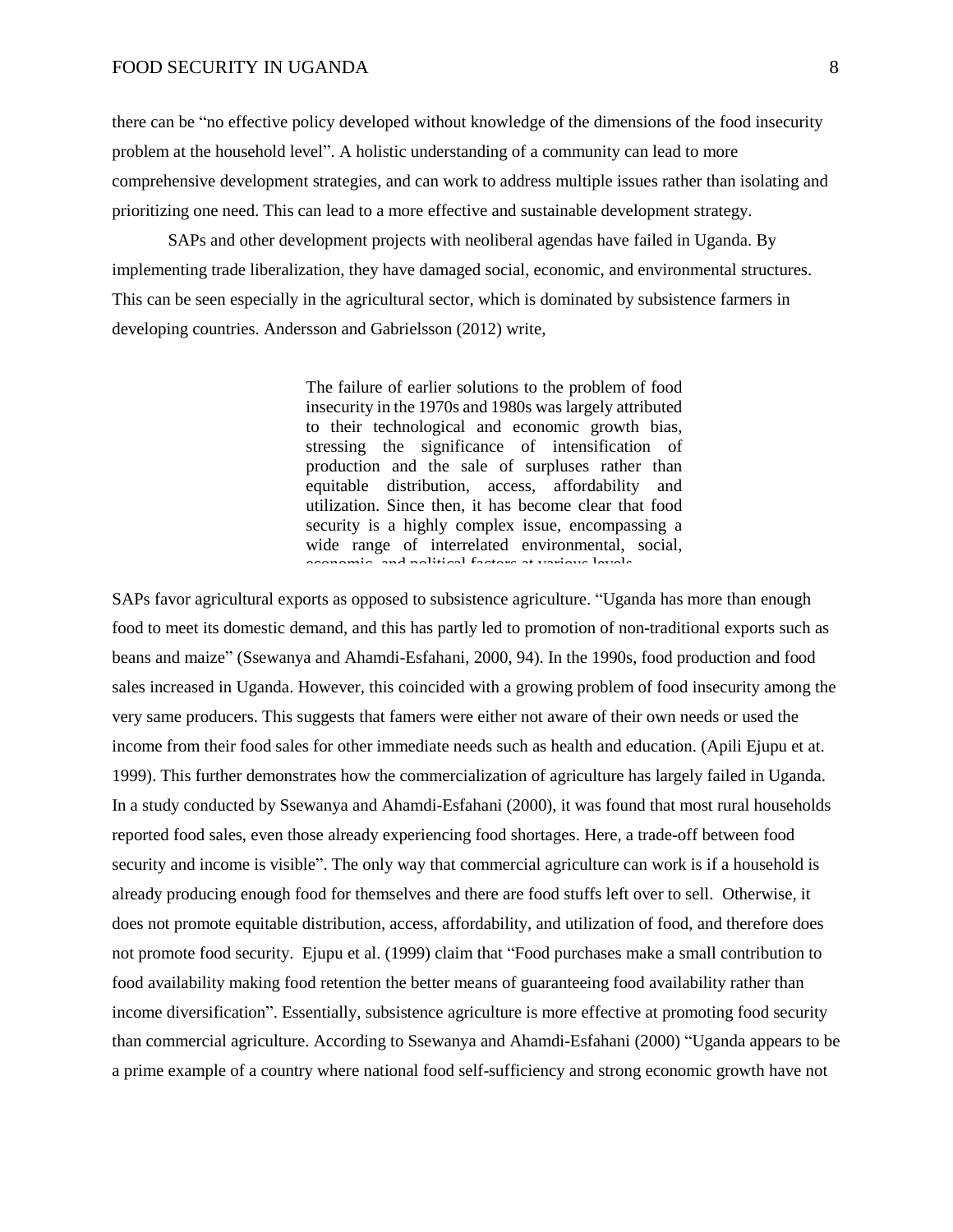translated into food security, particularly in rural areas". It is more sustainable and cost-effective to grow your own food than to buy other foodstuffs with the income earned from food sales.

Uganda, which has rich and fertile land, has not been able to capitalize on its agricultural sector as a result of poor development strategies. Although the majority of Uganda's agricultural sector is subsistence based, development strategies have attempted to modernize agriculture and emphasized commercial agriculture. However, this is challenging since large-scale, modern agriculture requires significant amounts of land and external inputs. As a result, small-scale farmers have been unable to compete with large-scale commercial farms and have been left out of the market. Large-scale producers are able to sell greater amounts of food stuffs for lower prices. Furthermore, Martiniello (2015) notes that, "Postcolonial neoliberal development has produced absolute de-peasantization and displacement". As rural livelihoods fail and people find themselves desperate, rural to urban migration increases.

Rural to urban migration further isolates those living in rural communities. It also leaves fewer people in rural communities who are able to work in the fields and produce food. Households are often disadvantaged by having fewer laborers to work their land. While in theory remittances from urban dwellers to family members in rural communities subsidizes the loss of workers, finding work in cities is not always guaranteed. According to the Uganda Bureau of Statistics (2018), 16.4% of youth between the ages of eighteen and thirty are unemployed. Ahaibwe & Mbowa (2014) found that, "Urban youth are more likely to be unemployed (12%) than rural youth (3%)". Rural to urban migration does not always lead to economic prosperity, which can bring up another issue of urban poverty and exacerbate rural poverty.

In an attempt to solve issues of food insecurity and malnutrition in Uganda, many organizations have focused on immediate need and given aid in the form of food assistance. For example, in the first quarter of 2018 alone, the World Food Programme distributed 11,700 metric tons of food assistance to Uganda and helped 1 million people (WFP, 2018). While this is helpful in the short-term, it is not a sustainable long-term solution to the issue of food insecurity in the country. Furthermore, this undermines local agricultural production because it lowers the price of local food.

Instead of empowering people to provide for themselves, Western donor intervention has contributed to a cycle of dependency. According to Bryceson (2009), "Ironically, much Western donor intervention over the last three decades has undermined the food producing capabilities of the African continent". Shifting towards a more participatory form of development can empower local leaders and build upon existing social practices. Instead of imposing policies and changes based on Western ideals, involving local people in their own development is gaining global recognition. Mohan (2014), notes that in the past development was equated with the modernity achieved by 'Western' societies and the ideas of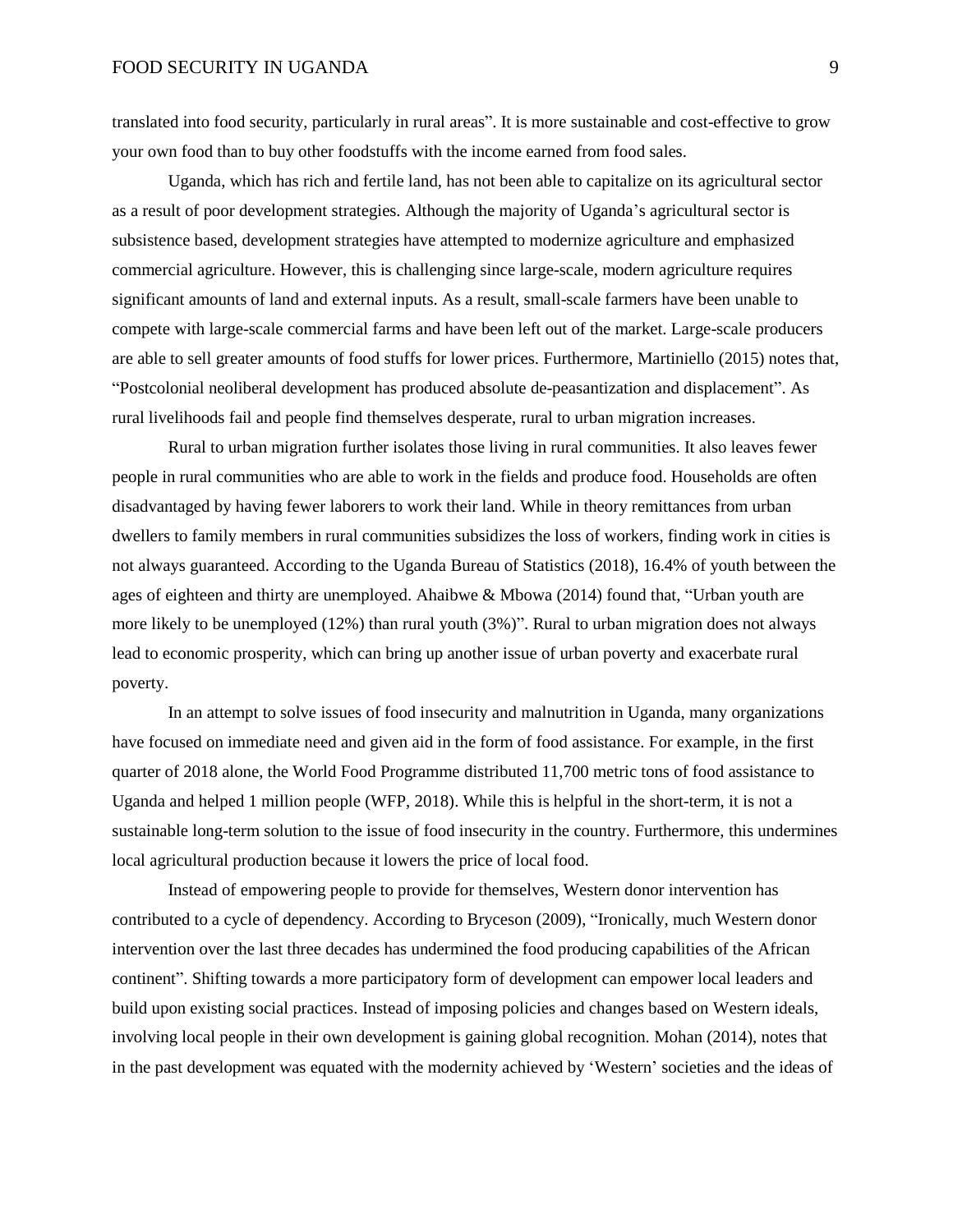the 'non-expert' local people was ignored. The knowledge of indigenous people must be incorporated into development practices in order to employ the most effective and sustainable strategies.

The Ugandan government and other international development initiatives have been working to improve rural livelihoods for over 20 years. In 1997, the Ugandan government proposed the poverty eradication action plan (PEAP) which contains four goals: sustainable and fast economic growth and structural transformation, "good security" and governance, increasing the ability of the poor to raise their incomes; and increasing the quality of life for the poor (Ministry of Finance, Planning, and Economic Development, 2001). Ellis and Bahiigwa (2003) deduced that PEAP encourages an increase in the cash component of household incomes from multiple sources so that, as incomes rise, rural families become less tied to the security of subsistence food production, and therefore more oriented to the production of diverse outputs for the market. The diversification of livelihoods is a common, and generally effective, development strategy. However, moving away from subsistence agriculture and towards commercial agriculture may not be feasible or beneficial in remote rural communities. A possible alternative could be the diversification of subsistence crops in order to protect against crop failure and climate change.

One aspect of PEAP is Uganda's Plan for Modernization of Agriculture (PMA). This plan, put in place in 2001, was the Ugandan government's attempt to eradicate poverty through agricultural improvements and interventions. They recognized that the poorest Ugandans lived in rural areas and relied on subsistence agriculture for their livelihoods. PMA planned to modernize and bring into the market subsistence farmers. The PMA targets both the farmer and the sector. The PMA vision is "poverty eradication through a profitable, competitive, sustainable and dynamic agricultural and agro-industrial sector" (Government of Uganda, 2001). However, this plan has largely failed because it focused entirely on the market and attempts to solve issues of rural poverty by transforming farmers into businesspeople. Failure of such a police should come as no surprise. Not only impoverished farmers lack the necessary assets, primarily capital, to do so, but no one thought of asking them in they had an interested in becoming businesspeople. A more appropriate plan would be to first improve the assets that poor subsistence farmers already use, and then commercialize the sector when they have the means to do so.

Diversification of the agricultural sector and the introduction of larger, even international, markets has the potential to lead to improved livelihoods for the rural poor in Uganda. However, the programs in place have not been properly executed and have largely failed. Programs of diversification of agriculture and modern agriculture have had very little impact on the vast majority of the rural population. This calls for a change in approaches. Instead of conditions to aid and food supplementation programs, development projects must incorporate preexisting knowledge from the communities in which they are trying to help. Bryceson (2009) proposes, "In an age of global financial crisis, perhaps African smallholders' economic wisdom directed at combining conservative staple food surgical strategies with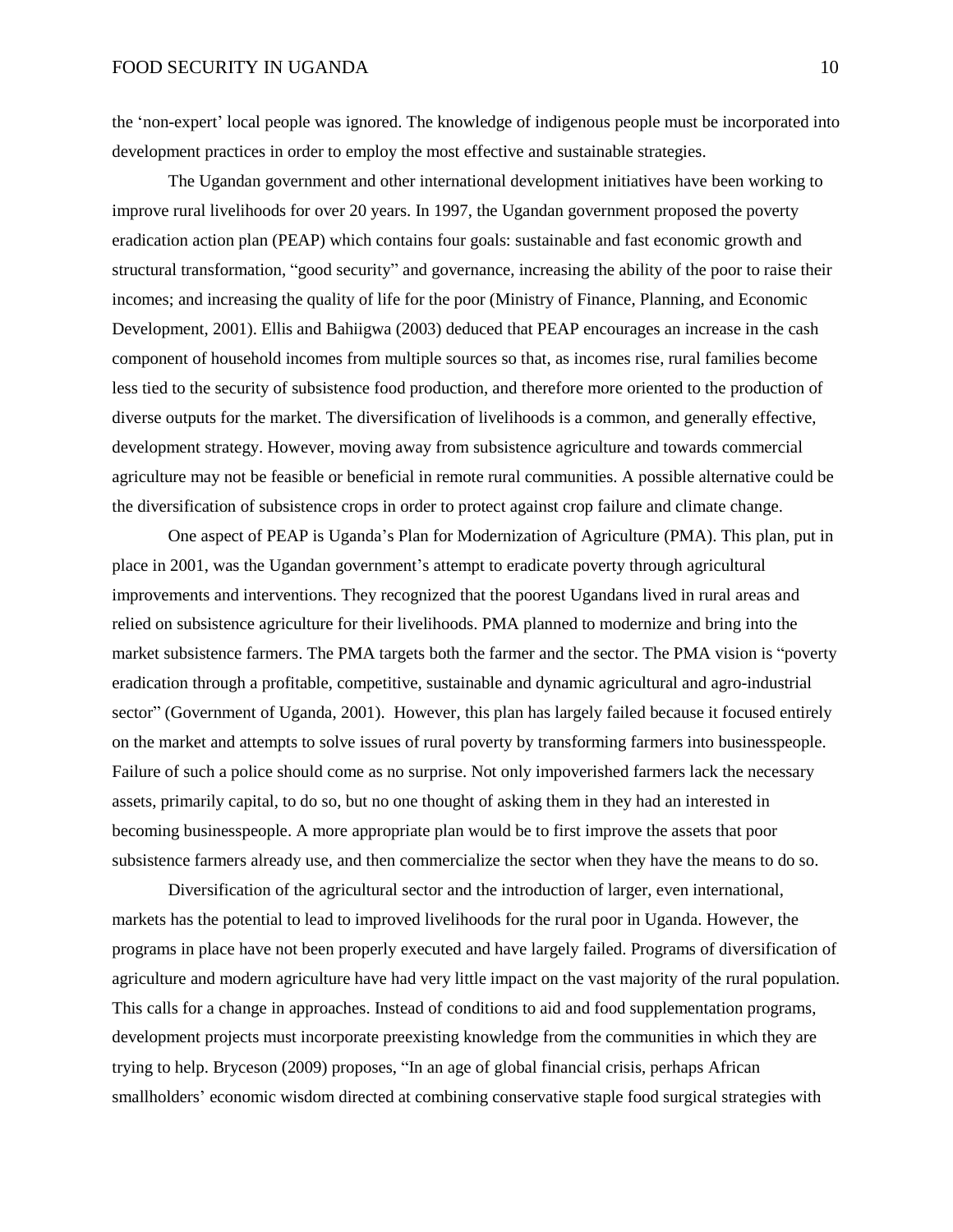highly adaptive and flexible commercial livelihoods can finally be appreciated." Essentially, subsistence agriculture should be respected and encouraged because it provides food security to those who need it the most: the rural poor. Only once food security is attained the rural poor can move towards other income generating practices. Commercialization of agriculture can be one way to generate income, but it is not the only solution. Asset generation and improvement is a far more flexible and beneficial strategy because it allows the poor to use their own skills to advance themselves in the way they see fit.

#### **2.4 Sustainable Development and the Livelihood Approach**

All too often, development programs simply examine the wealth and income of a household, rather than analyzing what led to such economic conditions. There are many factors that determine a household's livelihood status and economic condition. LIFT (2013) notes that,

> The term livelihood is often used interchangeably with economic strengthening and refers generally to economic production, employment, and household income. A more holistic understanding of livelihood, however, incorporates this general definition within a broader context of economic development, reduced vulnerability, and environmental sustainability.

In order to be effective, development agencies must consider the latter, more holistic understanding of livelihood provided by LIFT. While economic development is important, if development does not also address vulnerability and environmental sustainability, it is likely to fail. This is especially important in rural communities where people rely on agriculture for livelihood generation. Therefore, rural livelihood development must look at people's entire array of assets, rather than just income generating assets.

Sustainable development, which poses long-term solutions, is crucial for effectively aiding rural communities. There are many definitions of sustainability that can be applied to different contexts. This paper will address sustainable livelihood development in a rural setting. According to Lukefahr (2004), sustainable development is "the need to care for the ecological, economical, and sociological consequences of development choices for present and future generation" (Lukefahr, 2004). These factors are especially important in rural development, in order to find long-term and holistic solutions.

Recently, there has been a growing emphasis on integrated development approaches which acknowledge the complexity of livelihood development. These approaches attempt to resolve underlying issues in developing countries, rather than imposing quick fixes. One holistic approach to sustainable development, which can be seen in Uganda, is known as the livelihood approach.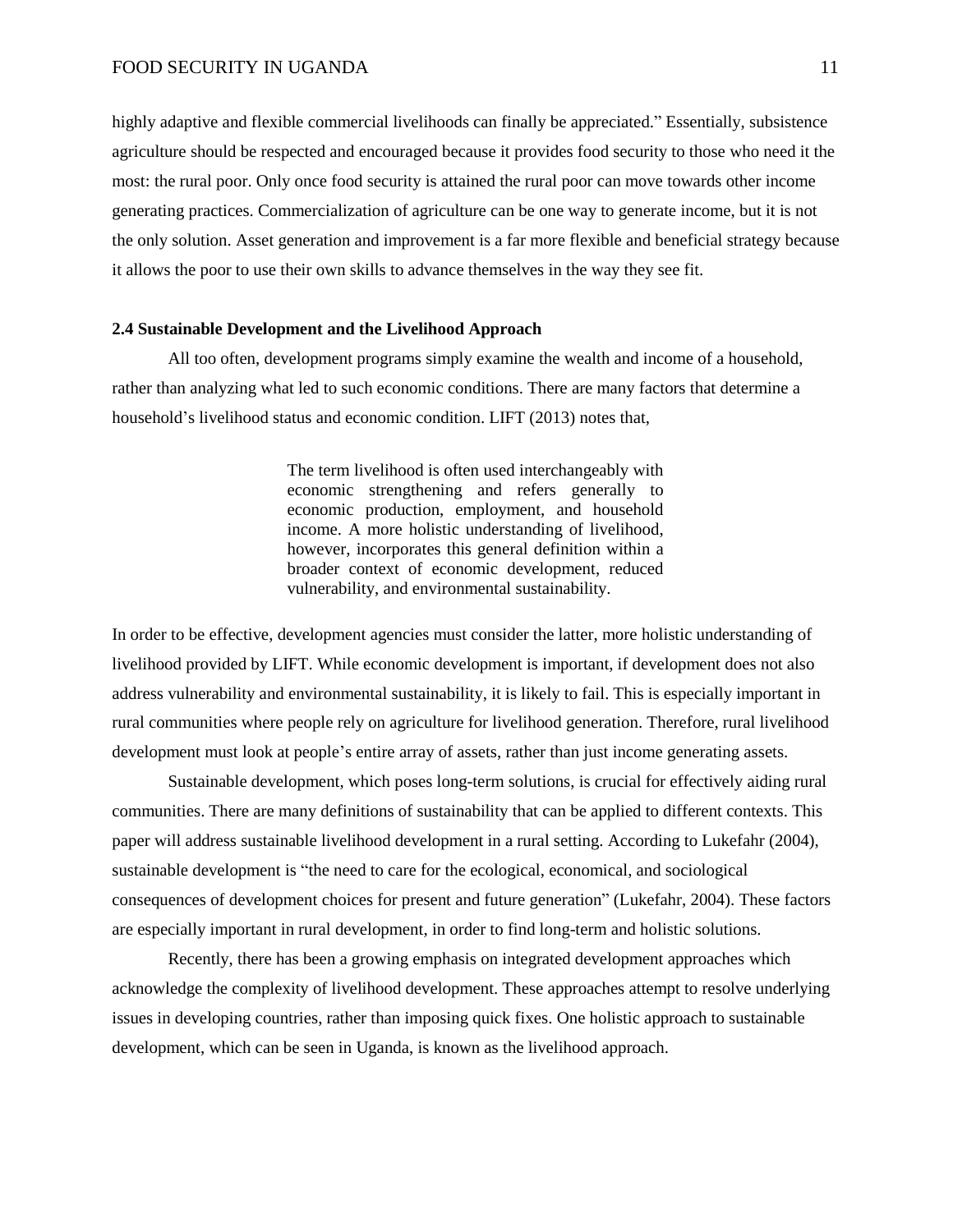The sustainable livelihood approach looks at what forms of capital a household has and how they

The *[sustainable] livelihood approach* was a response to the disappointing results of former approaches in devising effective policies to encourage development and/or to alleviate poverty; the central objective was 'to search for more effective methods to support people and communities in ways that are more meaningful to their daily lives and needs, as opposed to readymade, interventionist instruments.

use those various forms of capital to sustain and advance themselves. According to Zoomers (2014): The sustainable livelihood approach was developed by Robert Chambers and Gordon Conway, two development scholars and practitioners. According to Chambers and Conway (1991), a livelihood comprises the capabilities, assets (stores, resources, claims, and access) and activities required for a means of living: a livelihood is sustainable which can cope with and recover from stress and shocks, maintain or enhance its capabilities and assets, and provide sustainable livelihood opportunities for the next generation; and which contributes net benefits to other livelihoods at the local and global levels in the short and long term. The sustainable livelihood approach proposes that a number of assets (financial, human, natural, physical, and social capital) are used by households to provide the necessities of its members. It also recognizes that when household needs are satisfied, local and global livelihoods also benefit. Access to assets both influence and result from policies, institutions, and processes. The more livelihood assets a household has, the more influence they are likely to have on policies, institutions and processes. For example, a businessperson who has a significant amount of financial capital will have a strong influence in the private sector. If that person is successful in the private sector, their monetary rewards will bring them more capital (or livelihood assets). Conversely, a rural farmer who has few livelihood assets would have much less influence in policies, institutions, and processes. Additionally, that farmer would likely rely on policies, institutions, and processes for livelihood assistance.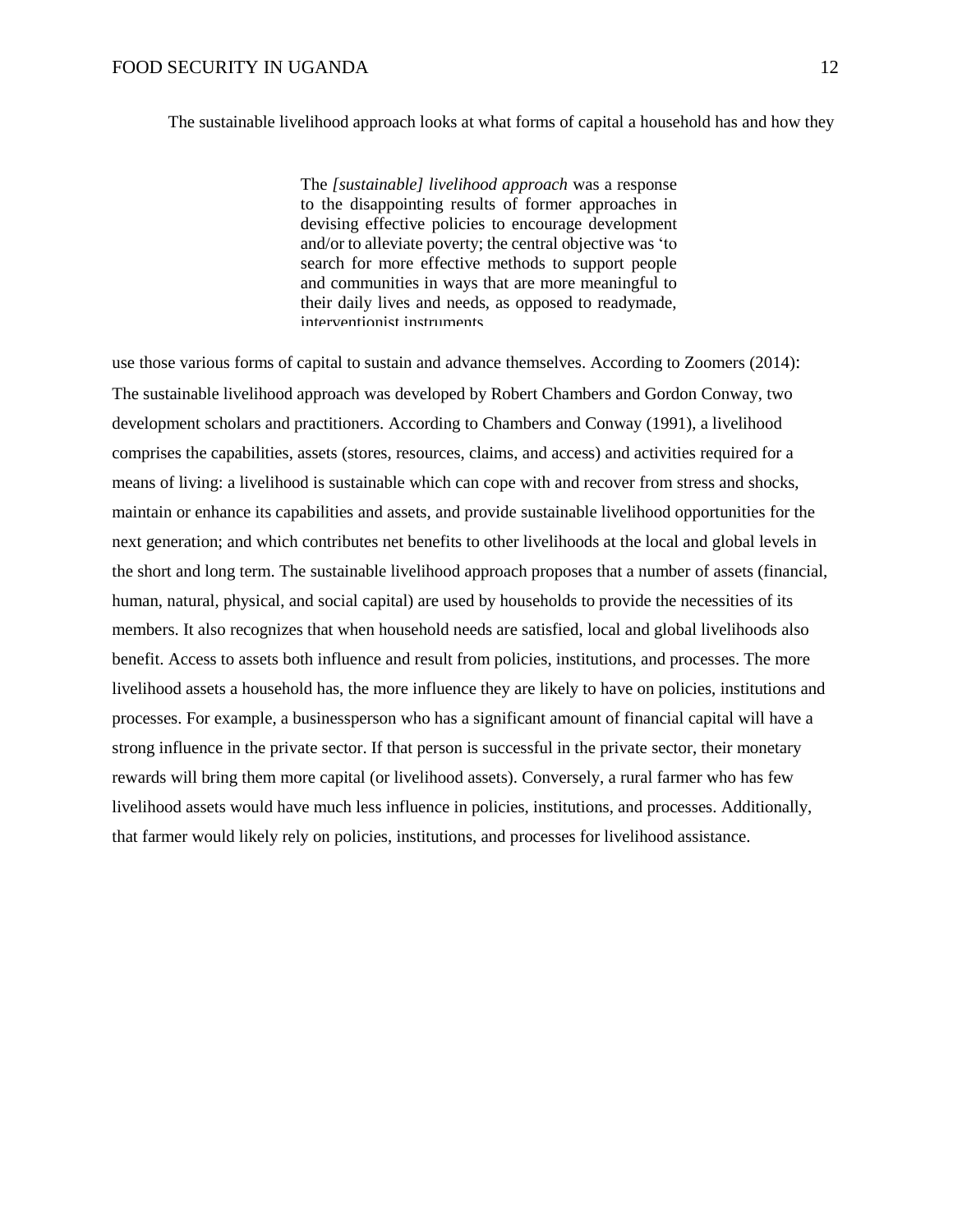#### There is a growing body of work that analyzes livelihoods and livelihood development. Zoomers

Livelihood research, analyzing in detail how rural people build their livelihoods on the basis of specific combinations of capitals (e.g. natural, financial, social, human etc.) in a particular context, helped to uncover a number of dimensions of rural livelihood that up to then had not been very clear. It helped to get a more holistic understanding of livelihood, showing that livelihood does not only concern material well-being, but rather that it also includes non-material well being.

#### (2014) explains that,

All households, both rural and urban have different capitals that they can use to sustain and advance themselves. The majority of a rural household's capital is related to agriculture. "More than 80% of the population reside in rural areas and depend of agriculture for livelihood security including food security" (Ssewanya and Ahamdi-Esfahani, 2000). Zoomers (2014) notes that livelihood assets can be both material and non-material. Non-material well being, such as a household's level of education is as important to develop as their material well being. Developing a household's non-material wellbeing can contribute to their social human, and eventually financial capital.

The combination of livelihood capital and the policies, institutions, and processes determines a household's vulnerability context. People living in poverty typically face high levels of vulnerability. According to LIFT (2013), vulnerability is defined as "the household's susceptibility to shocks and stresses that affect the household's ability to generate sufficient income to earn a livelihood and achieve a threshold level of nutritional requirements for a healthy life both now and in the future". A household's vulnerability context includes aspects that are outside of their control, as well as aspects that the household may have some level of control over. For example, drought or floods lay outside a household's control, but irrigation and food storage systems are something a household can control. Of course, there are still aspects of irrigation and food storage systems that a household cannot control, but less so than climate conditions. Those living in remote rural communities as especially sensitive as they are isolated from institutions, policies, and processes that can help them. Additionally, as farmers, they are more susceptible to uncontrollable, outside forces, such as weather conditions. The sustainable livelihood approach offers an alternative way of analyzing food security issues because it looks at household food security both in its vulnerability context and in relationship to policy decisions. (Thompson, 2001).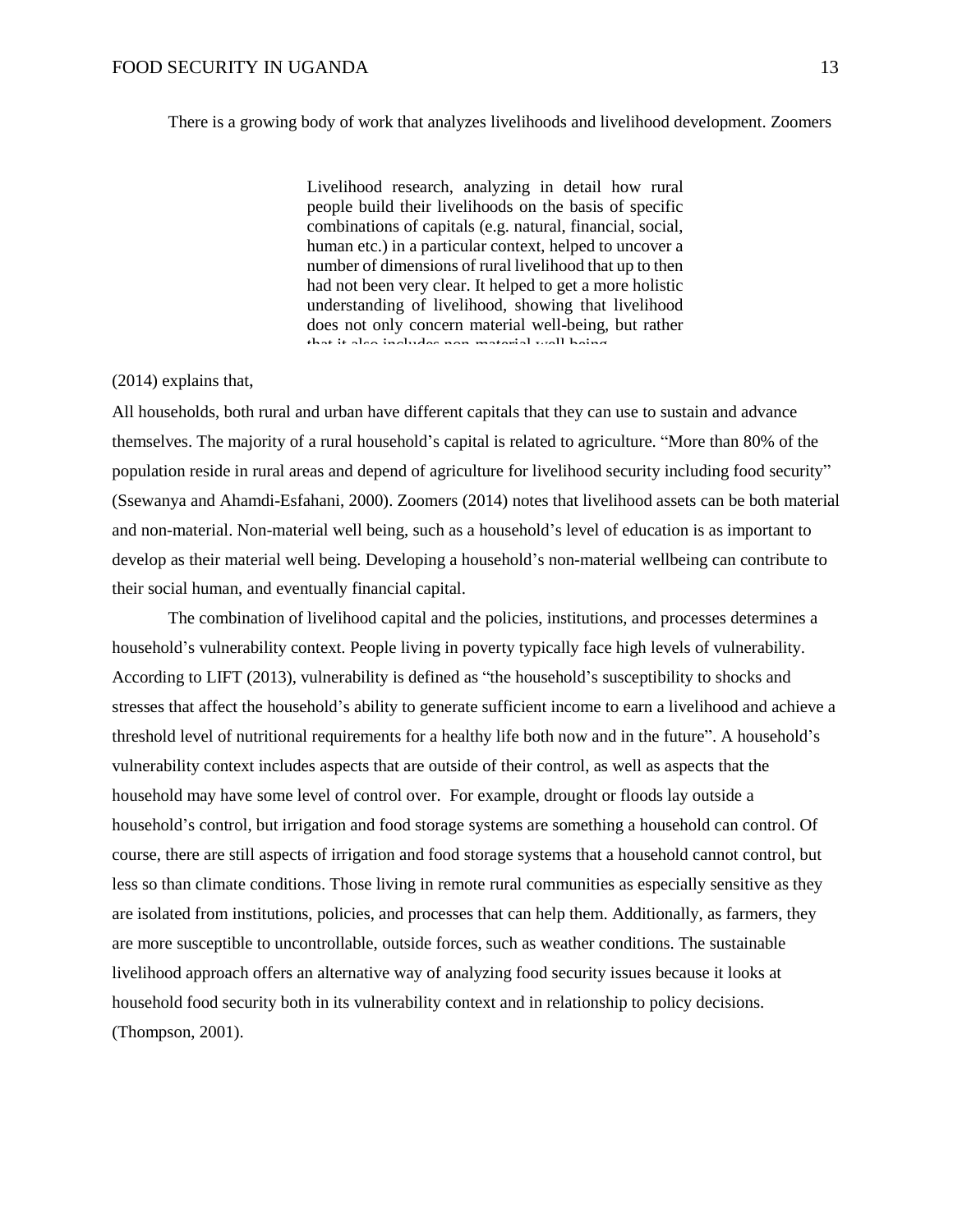The overarching goal for development projects and organizations is to relieve or eradicate poverty. In line with it's approach to development, the sustainable livelihood approach addresses poverty in a holistic way.

> There are three insights into poverty which underpin [sustainable livelihood development]. The first is the realization that while economic growth may be essential for poverty reduction, there is not an automatic relationship between the two since it all depends on the capabilities of the poor to take advantage of expanding economic opportunities. Secondly, there is the realization that poverty — as conceived by the poor themselves — is not just a question of low income, but also includes other dimensions such as bad health, illiteracy, lack of social services, etc., as well as a state of vulnerability and feelings of powerlessness in general. Finally, it is now recognized that the poor themselves often know their situation and needs best and must therefore be involved in the

According to Lasse Krantz (2001):

Unlike other development approaches, Krantz addresses how the sustainable livelihood approach is people-centered, rather than centered on economic growth. Of course, economic growth is a part of the sustainable livelihood approach, but only when paired with the skills and opportunities of the poor. Once again, we see how a household's economic condition not the only determinant of this form of development. Instead, it looks holistically at a household's assets and wellbeing. Finally, Krantz calls for participatory development when he notes how the poor must be involved in their own development. Kaag asserts that, "The livelihood approach represents a multidisciplinary view of poverty, acknowledging that poverty is not an economic problem, but that it involves political, cultural, social and ecological aspects as well" (Zoomers, 2014). Ultimately, a household's livelihood assets determine what livelihood strategies they use in order to achieve livelihood outcomes. A wealthy household may use income generating schemes to advance their livelihood, while a household living in poverty will employ coping strategies to survive. When desired livelihood outcomes are achieved, a household has greater asset security, which may help them improve other aspects of their livelihood. Additional assets reduce a household's vulnerability and lead to further livelihood development. Figure 2 below visually represents the sustainable livelihood framework.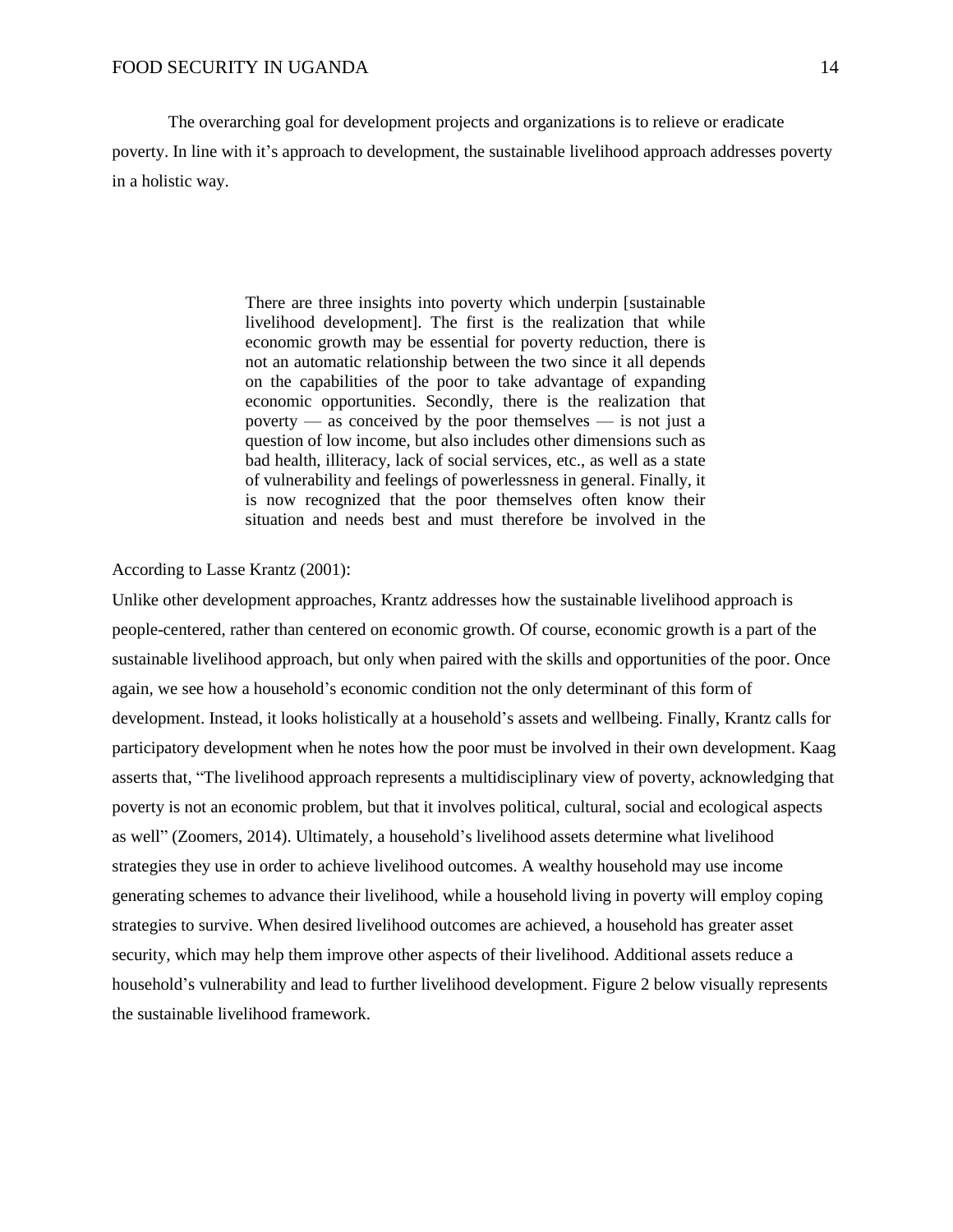In order for the sustainable livelihood approach to be effective, it must be aimed at the household level. LIFT (2013) states, "Food production constitutes one of the most basic livelihood activities, and can be a critical source of food access, particularly for rural households." This is especially true in rural communities, where populations rely on agricultural production. As demonstrated in the figure above, human, financial, social, physical, and natural capitals drive the household livelihood framework. Improved food security is just one of the livelihood outcomes to be achieved when livelihood strategies are implemented. According to LIFT (2013), "Successful food security interventions need to address not

only issues related to food security, but also wider issues related to households' livelihoods and their vulnerability context". However, household food security is an especially important aspect of livelihood programs because food security and household livelihood influence each other.

Figure 2. Household Livelihood Framework. From *Livelihood & Food Security Conceptual Framework* by Gary Woller (2013). Retrieved from http://theliftproject.org/wp-content/uploads/2013/03/Livelihood-and-Food-Security-Conceptual-Framework.pdf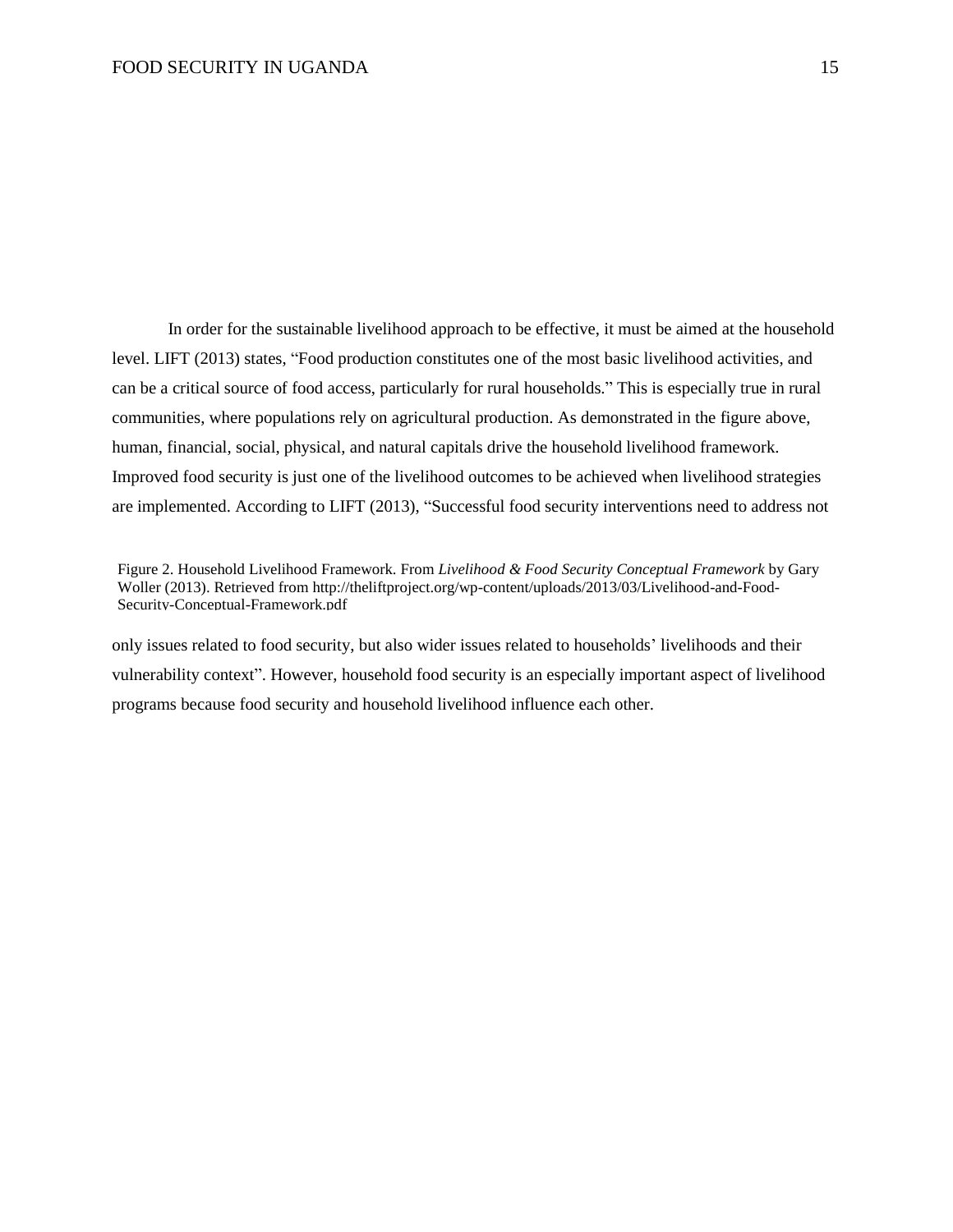

Food security is fundamentally linked to questions of livelihood (Oxfam, 2017). If food security does not exist, other livelihood outcomes will most likely fail to be reached and efforts to secure food will be prioritized. According to Maxwell (1996) "access to food by individuals in a household is pervasively linked to the control they have over household resources and the access they have to household income." Food security is more than having food on the table, it is a requirement for personal survival and advancement. Maxwell (1996) notes, "food security stands as a fundamental need, basic to all human needs and the organization of social life. Access to necessary nutrients is fundamental, not only to life per se, but also to stable and enduring social order." Food security is not only necessary for individuals, but also for society to function and progress. Due to this, food security is an essential element of the sustainable livelihood approach to development.

In 1943, American psychologist Abraham Maslow, published his theory of human motivation, now known as Maslow's hierarchy of needs. Figure 3 illustrates Maslow's hierarchy of needs.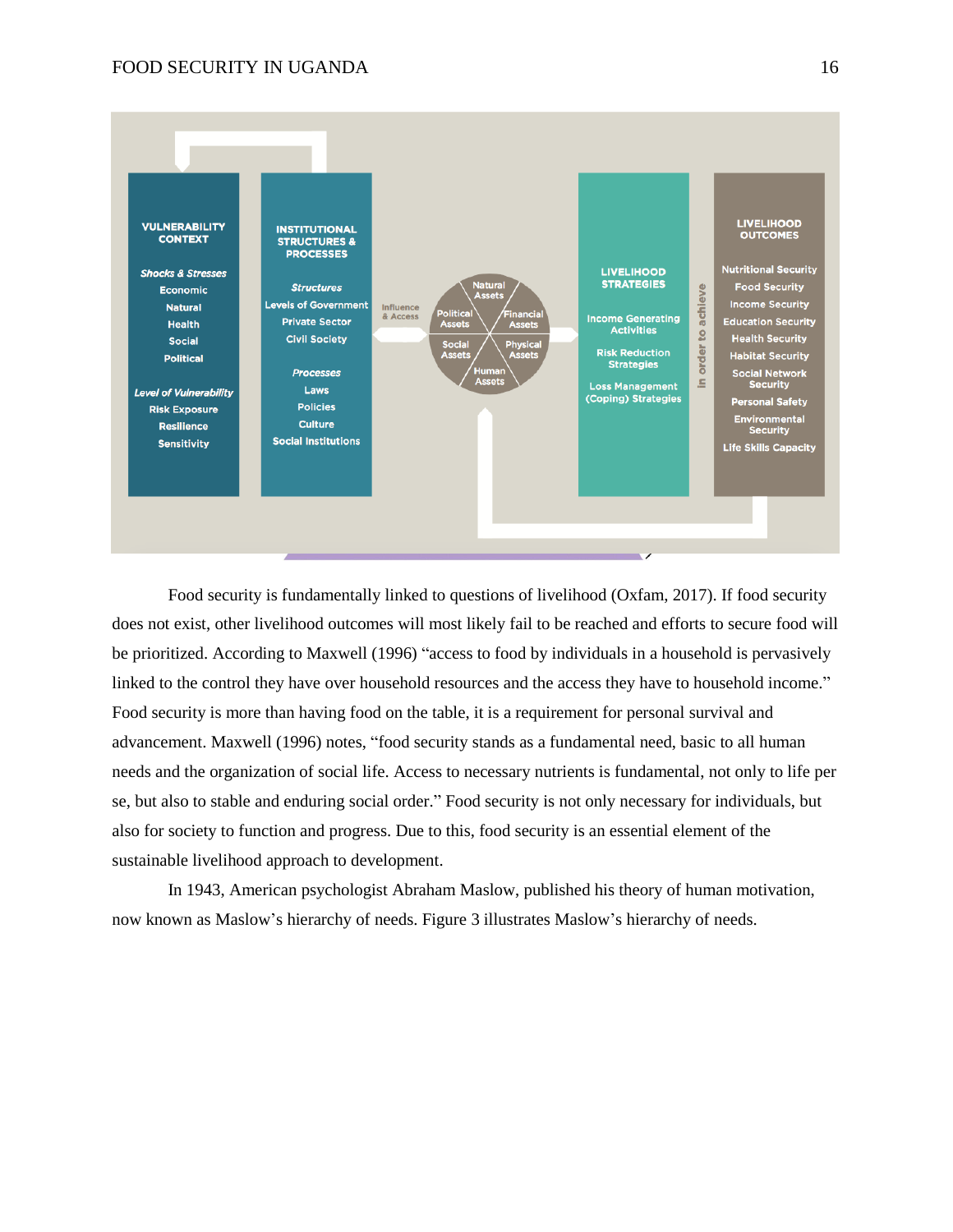Figure 3. Maslow's Hierarchy of Needs. From *Maslow's Hierarchy of Needs* by Saul McLeod (21 May, 2018). Retrieved from

Physiological needs (food, water, warmth, and rest) are the most basic needs that Maslow recognizes. These needs will be the major motivation for a person to achieve. According to Maslow (1943), "A person who is lacking food, safety, love, and esteem would most probably hunger for food more strongly than for anything else". In Maslow's theory, safety, belongingness and love, esteem, and selfactualization needs cannot be realized until physiological needs are satisfied. Clearly, food security is a prerequisite for other types of livelihood security. It is necessary for food security to be prioritized in the sustainable livelihood approach to development as it determines an individual's ability to develop other aspects of their livelihood.

#### **3.0 Case Study**

#### **3.1 Kigezi Healthcare Foundation**

Tucked away in the corner of Southwestern Uganda, bordering Rwanda, lies Kabale district, home to 210,000 people. Kabale is lush, green, fertile, and mountainous. Known as the "Switzerland of Africa," Kabale's terraced hills are dotted with eucalyptus trees and agriculture plots that grow subsistence crops such as Irish potatoes, bananas, pumpkin, beans and corn. Although the Kabale district is the largest agricultural producing area in Uganda, it also has one of the highest rates of malnutrition in the country. Child malnutrition is exceptionally troubling. It has been reported that "8.6% of children in Kabale (aged 12-23 months) receive a minimum acceptable diet" (Children, Nutrition, and Food Security, n.d.). Malnourishment at such a young age can lead to stunting and chronic malnutrition.

Kigezi Healthcare Foundation, better known as KIHEFO, is a non-profit, community-based health clinic working to eradicate malnutrition in Kabale district. Dr. Geoffrey Anguyo, a native Ugandan, founded KIHEFO in 2001 when he recognized the issues of malnutrition during his clinical rotations in Kabale. KIHEFO's mission is to fight disease, poverty, and ignorance (also known as a lack of knowledge) in a sustainable, integrated, and innovative way. Due to this, KIHEFO has a number of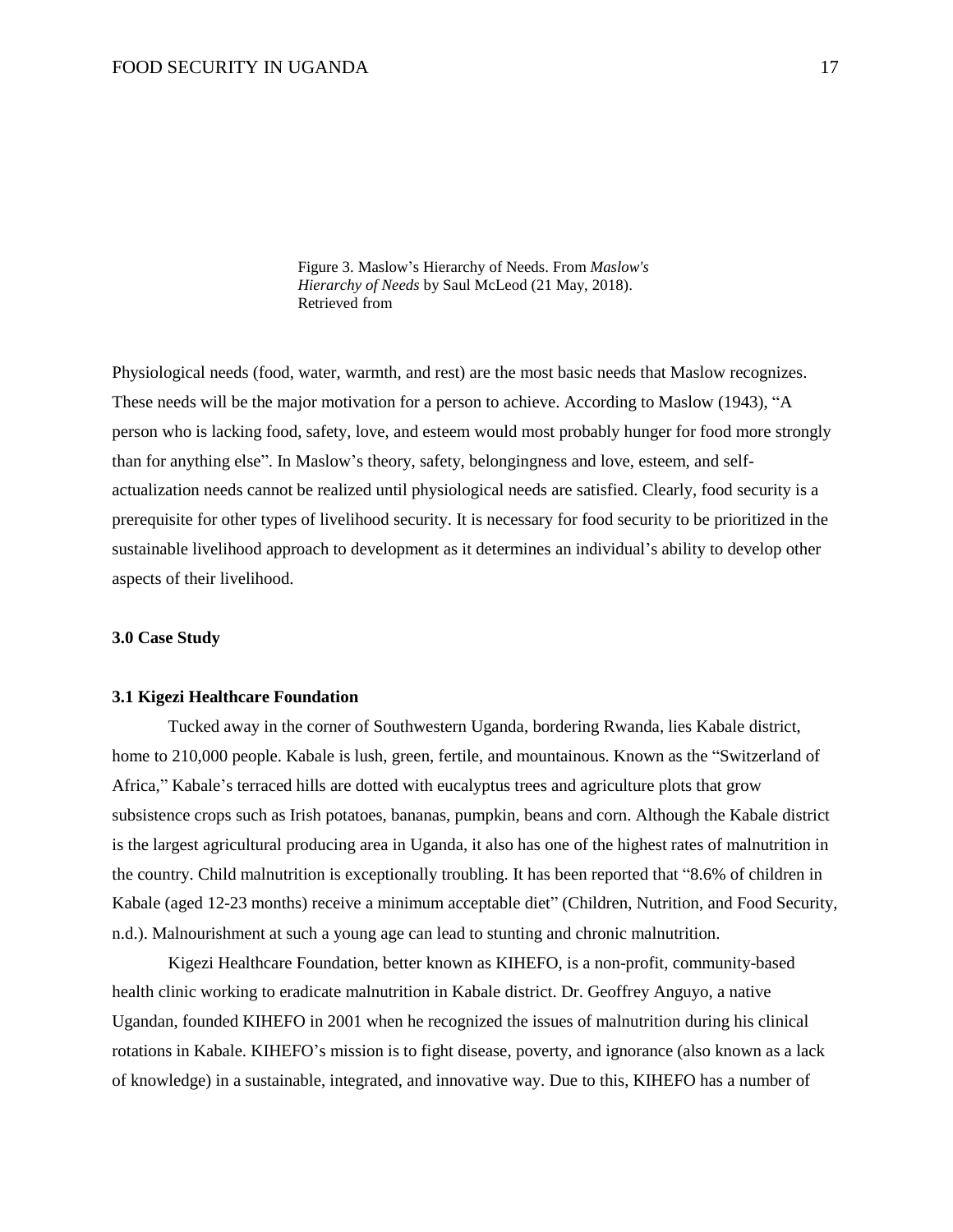projects that address health, economic, and social issues in Kabale district. Their headquarters are located in Kabale-town, the biggest, and most centrally town in the district.

I lived in Kabale-town and worked with KIHEFO from January to March 2018. During this time, I was heavily involved with various aspects of the organization, specifically their rabbit breeding project. Independently, I conducted semi-structured interviews with six rabbit beneficiaries and six KIHEFO staff members who were involved with the project. The aim of my research in Kabale was to understand why KIHEFO chose to integrate rabbit breeding into their health clinic and the potential that rabbit breeding has to improve rural household livelihoods. This case study will integrate research from scholarly journals as well as personal accounts and interviews from my work in Kabale. The aim of this case study is to demonstrate how holistic livelihood centered approaches to development are effective and sustainable.

After 17 years, Dr. Anguyo and his staff have developed unique programs that effectively represent their mission. Their approach to health care comprehensively addresses issues of disease, poverty, and ignorance in their community in a sustainable, integrated, and innovative way. The KIHEFO staff is entirely Ugandan and work passionately to solve these issues using their own knowledge of their community. Currently, KIEHFO has five clinics in Kabale-town, which focus on HIV, general health, dental health, maternal health, and nutrition rehabilitation. While these five clinics each have a specific focus, they work together to provide comprehensive care and reach the best possible outcome for their patients.

KIHEFO also holds at least seven outreach clinics each month in rural communities in order to bring health care services to those who are unable to travel. Instead, KIHEFO brings the services to them. These outreaches, which can be anywhere from a thirty minute to two hour drive outside of Kabale-town, aim to bring both medical attention and health education to people who otherwise would never receive these services. KIHEFO is the only clinic in Uganda that consistently brings medical services directly to those in need in rural communities. The number of outreaches they hold each month depends on how much funding they receive. KIHEFO's clinics are completely free for rural patients, and are funded by the Ugandan government, the U.S. government, fees from interns, and private donations (G. Anguyo, personal communication, March 6, 2018). When considering the sustainable livelihood approach, poor people living in rural areas need institutions, policies, and processes to sustain and advance themselves. By providing outreach services to communities in need, KIHEFO is improving their assets.

There is a high demand for KIHEFO's healthcare services because KIHEFO is the only clinic providing continuous services. While I was in Kabale, there were between 100 and 700 patients at each outreach I attended. Although the communities vary, the ailments from patients are largely similar. In rural communities, the majority of the population work as farmers or diggers. With such physically demanding and low paying jobs, adults develop severe back pain, which typically brings them to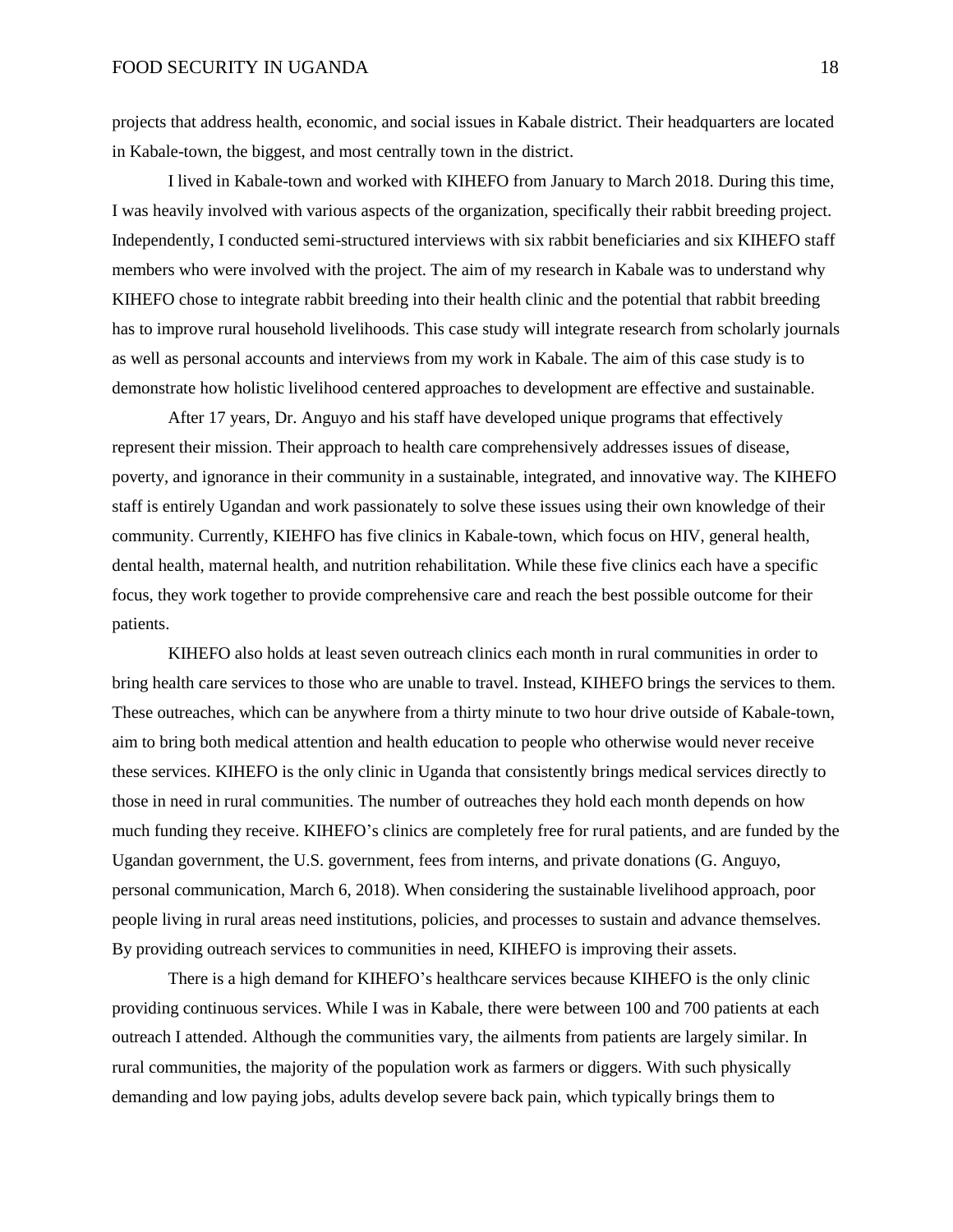KIHEFO's clinics. Other common issues are lower abdominal pain (which usually coincides with back pain), urinary tract infections, pelvic inflammatory disease, scabies, and child and adult malnutrition.

#### **3.2 Malnutrition, Food Security, and Rabbit Breeding in Kabale**

Children under age five typically suffer the most from malnutrition. Child malnutrition can lead to wasting and stunting. Wasting and stunting are both indicators of moderate malnutrition. Wasting occurs when a child has a low weight for their height and stunting occurs when a child has a low height for their age. When KIHEFO staff identify families that have malnourished children during outreach clinics, they advise them to attend KIHEFO's nutrition clinic held once a month in Kabale-town. Although traveling to Kabale-town can be a far journey for some families, parents prioritize this and at least 50 children attend the nutrition clinic every month. The nutrition clinic gives children a nutrition assessment by assessing their height, weight, and mid-upper arm circumference (MUAC), which determines if a child is malnourished. The clinic also offers breakfast and lunch for the attendees and classes on how to eat a balanced and nutritious diet in an economically feasible way. These classes are intended to prevent the reoccurrence of malnutrition at the household level in rural communities. In a study conducted by Sswanya and Ahmadi-Esahan (2000), it was found that households in rural Uganda derive between 30% of their iron, 40% of their food energy, 60% of their protein intakes from starchy staples. While starchy staples provide necessary calories, they lack the micronutrients needed to fight malnutrition. By providing nutrition classes, KIHEFO is helping to teach families how to provide a well balanced diet for their children and fight malnutrition.

When the nutrition clinic began, the number of patients was overwhelming. Dr. Anguyo remembers people lining up around the block to be assessed. The doctors at the general clinic would become overwhelmed because children had a plethora of other health issues that they needed to be treated for as well. (G. Anguyo, personal communication, March 6, 2018). Dr. Allen Obiale, the head of the general clinic, recalls that children were not only malnourished, but also suffering from ailments such as respiratory infections, diarrhea, and gastrointestinal diseases. Unfortunately, KIHEFO couldn't provide all of the treatment necessary because they had a limited supply of drugs and doctors. Furthermore, since the children came from rural communities they needed medical services for free, which put an additional stress on the clinic. Due to the high prevalence of malnutrition and the demand at the nutrition clinic, KIHEFO looked for alternative solutions to solving malnutrition in a sustainable, integrated, and innovative way. Since KIHEFO began to address issues of malnutrition differently, the need for health services and the prevalence of malnourished children in the Kabale district has drastically decreased (A. Obiale, personal communication, March 3, 2018).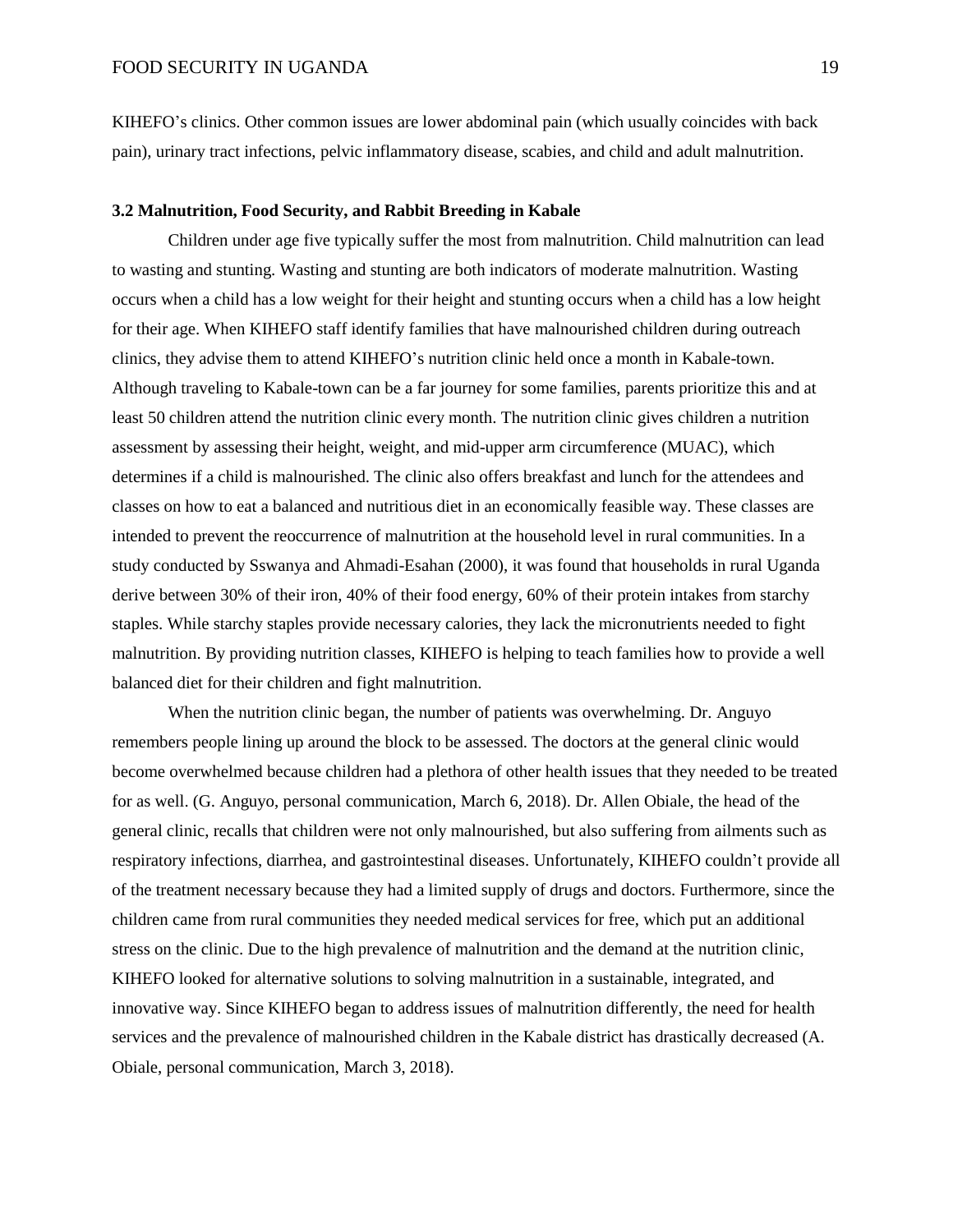KIHEFO's solution to addressing issues of malnutrition and food security was to develop a rabbit breeding program in addition to the health clinics and outreaches they provide. The program has been overwhelmingly successful. Since the program was founded in 2011, hundreds of families in rural communities have received rabbits to breed, sell, and eat. Dr. Anguyo founded the rabbit breeding project as a way to fight poverty and malnutrition in Kabale district. With rabbit breeding, "people can generate income and at the same time have high quality protein, which is very, very insufficient in Kabale" (G. Anguyo, personal communication, March 6, 2018). Rural families have been able to feed their children, buy necessary household items, and send their children to school as a result of breeding rabbits. It is clear through these successes that rabbit breeding perfectly compliments KIHEFO's mission of fighting disease, poverty, and ignorance in Kabale.

KIHEFO chose to breed rabbits for a number of reasons. First of all, rabbits have a short gestation period of just one month. Many of the KIHEFO staff regard this as one of the biggest successes of the rabbit breeding project. A female rabbit can breed about six to eight times a year, and each time she can produce between six and eight rabbits per litter. Therefore, one rabbit can produce up to 64 rabbits per year, which can drastically improve a rural family's livelihood. KIHEFO typically donates two female rabbits and one male rabbit to a family when they are starting a breeding project. From just those three rabbits they can produce up to 128 rabbits in a year, a great bonanza in terms of protein and income.

Families are encouraged to both eat and sell their rabbits. If that family eats rabbit every month, or 12 rabbits a year, there are still 116 rabbits left over. One rabbit sells for between 10,000 and 12,000 Ugandan shillings (or between \$2.10 and \$3.30 USD) on the market. A rural family can have an income of between 116 million and 139 million Ugandan shillings (\$313.20 to \$375.84 USD) a year from reproducing the rabbits donated by KIHEFO. That income can greatly improve a rural family's livelihood and food security. Two of the six beneficiaries interviewed identified as casual laborers. In exchange for their labor, people either get some of the crops they harvested to feed his family, or 7,000 Ugandan shillings (\$1.89 USD). Barnabas Arinawe, a casual laborer in the Kabale district reports that 7,000 shillings is a fair price for a day's work in someone else's field. (B. Arinawe, personal communication, March 14, 2018). Such income is right around the global poverty line of \$1.90 a day as established by the World Bank (2015). However, considering that the income earned by casual laborers is not guaranteed everyday, this places casual laborers in rural Uganda far below the World Bank's poverty line. For someone living at the World Bank's poverty line of \$1.90 per day, food would account for some 50-70% of income (Sundaram & Elver, 2016). In this context, the sale of rabbits becomes an important source of income with the potential to lift households out of poverty.

Secondly, rabbits require very few inputs, which makes starting a rabbit project easy for rural families. Previous animal breeding projects in Uganda, such as chicken and piggery projects, failed due to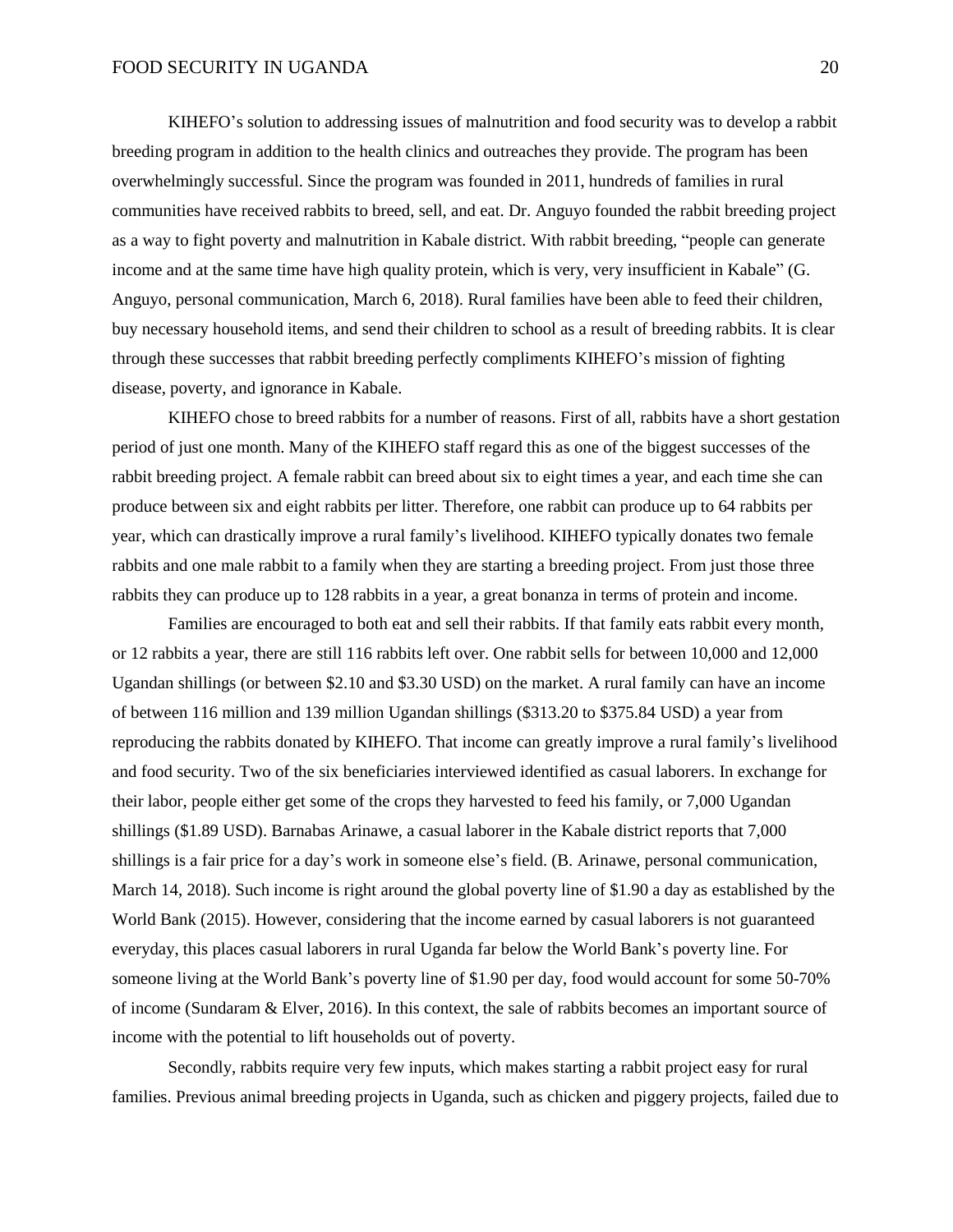lack of resources. The government attempted to donate chickens and pigs to rural families, but the animals died. Chickens and pigs require special feeds which can be expensive. Put simply, if a family is unable to feed themselves, they are not going to be able to feed their animals. Unlike chickens and pigs, which require expensive feeds, rabbits will eat any kind of weed, grass or plant. Therefore, rabbit breeding is the most sustainable type of animal breeding for rural Ugandan families because it requires no monetary expenses from the family breeding the rabbits.

Third, rabbit urine and feces can be used on a family's farm as pesticide and fertilizer, respectively. This benefit helps to create a cycle of on-farm inputs that benefit rabbit breeding and food security. Essentially, the rabbit helps to grow the weeds that it eats. It also helps to grow other crops, which can increase a family's food security. Multiple rabbit beneficiaries reported seeing an improvement in their crops due to the manure and commented on the advantages of having their own manure. This reduces the amount of money that a family has to spend on fertilizers, money they can then spend on meeting other needs. The same can be said for the use of rabbit urine as pesticide. Using rabbit urine as pesticide is a simple and sustainable way to protect the integrity of crops.

Finally, the market for rabbit meat is growing in Uganda. In the last few years in Kabale three 'rabbit joints,' restaurants that sell rabbit meat, have popped up. Businesspeople in the area have seen how rabbit breeding and consumption has grown in popularity and capitalized on it. Ultimately, this has been effective for both the urban businessmen and the rural rabbit breeders. For example, the owner of the Manhattan Hotel in Kabale started a rabbit joint in the lower level of his hotel. In order to get a consistent supply of rabbits in his hotel he also started a mini rabbit breeding center in the village where he came from. Nowadays, people from that community breed rabbits and sell them to the hotel owner consistently. When he goes out to the community to purchase rabbits, he also brings supplies from town like soap to sell to them in the trading center there. The businessman makes a profit, and the community members are able to purchase necessary goods and sell their rabbits without having to travel. Dr. Anguyo hopes that one day the Kabale region will be known for rabbit and will be able to attract tourists who are interested in tasting the region's rabbit (G. Anguyo, personal communication, March 6, 2018).

Rabbit beneficiaries are identified through various avenues, but mainly through KIEHFO clinics. KIHEFO's monthly nutrition clinic provides health and food education and supplementation services to children under five who suffer from malnutrition. Parents and their children are invited to the nutrition clinic in Kabale-town on the last Saturday of every month to get a health assessment, medication if necessary, a nutrition and cooking class, and to share meals. Families with children who are severely malnourished are identified during these clinics and prioritized as rabbit beneficiaries. KIHEFO also identifies beneficiaries through their HIV clinic, since HIV and malnutrition greatly influence each other.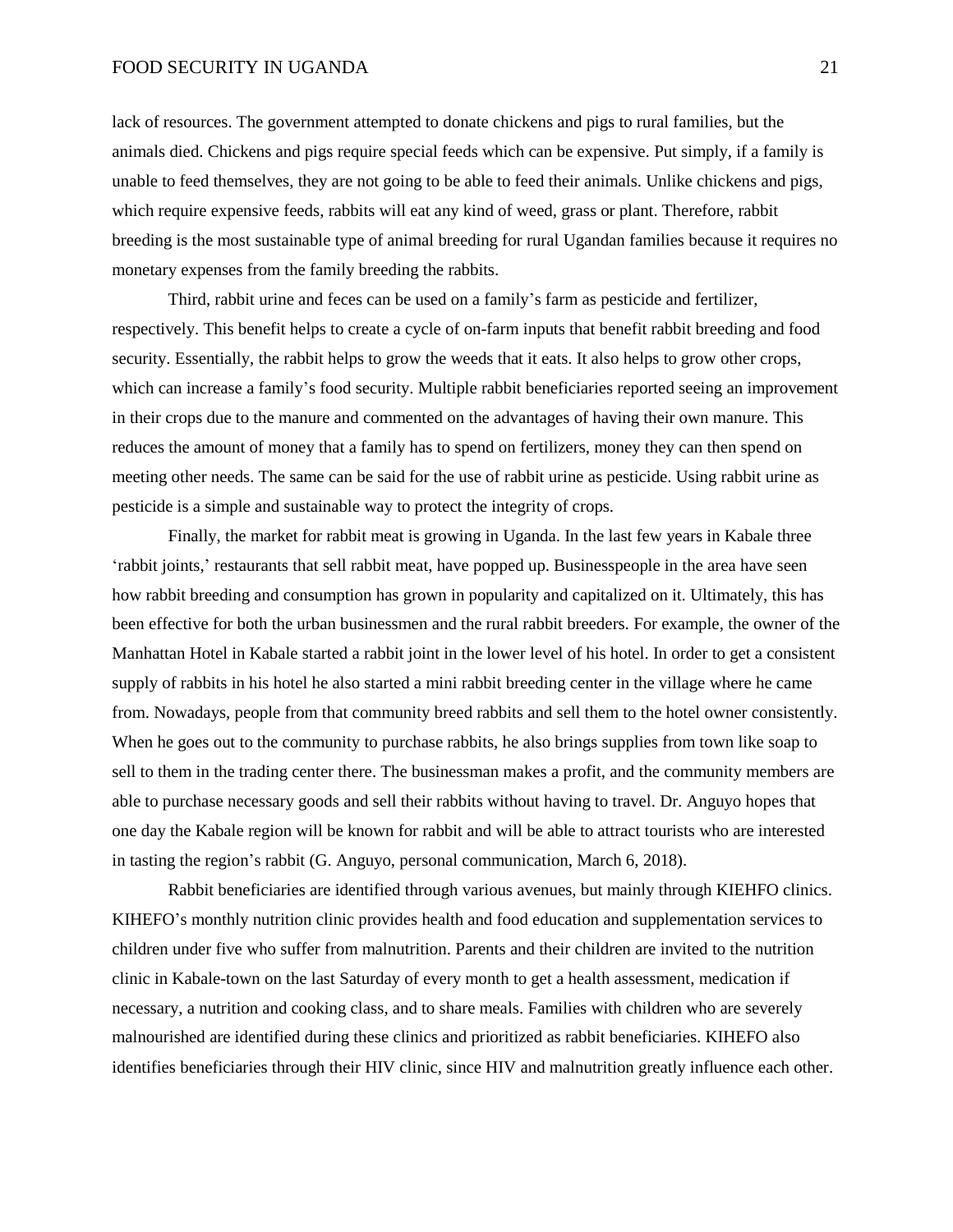KIHEFO targets people with multiple issues to be rabbit beneficiaries, in an attempt to help the most vulnerable first. For example, families with malnutrition and HIV will be given rabbits before other people in their community. Of the rabbit beneficiaries interviewed, half of the head of households were HIV positive. Five out of six of the beneficiaries interviewed claimed that issues of food security or malnutrition were significant household challenges prior to rabbit breeding. All of the beneficiaries noted that having a source of protein was a benefit of rearing rabbits.

Once a family is identified, KIHEFO will donate one male and two female rabbits to a family without fees. The only condition to receiving rabbits from KIHEFO is that the family has a hutch where the rabbits can live. When families are unable to provide a hutch for themselves, which often happens amongst the poorest populations, KIHEFO will donate a hutch. KIHEFO works to provide hutches to the most vulnerable first, and then expand to other people in need in rural communities. Previously, rabbits would live loose within a family's compound, with no housing. This proved ineffective because the rabbits would burrow into the ground, becoming wild, and disturb a family's home and crops. It can be difficult for a poor family to build a hutch because construction inputs can be expensive. When funding allows it KIHEFO donates a hutch to the beneficiary family in addition to the rabbits. When KIHEFO donates rabbits to a family, it requires that the family give away three of the rabbits from their first litter to another family in need in their community. That second family is then required to donate three of the rabbits from their first litter to another family in their community, and so on. In other words, the first family who got the rabbits directly from KIHEFO are expected to be a resource for other families in their community and provide training when needed. This model sustainably spreads rabbit breeding throughout a community without extensive involvement from KIHEFO.

#### **3.3 Successes and Challenges of Rabbit Breeding in Kabale**

KIHEFO has been very successful in raising awareness of the benefits and potential of rabbit breeding. Before they founded the rabbit breeding project in 2011, virtually no one was rearing rabbits in the Kabale district. Now that people are aware of the successes of rabbit breeding, it is becoming a more accepted project in the area. Rabbit beneficiaries are grateful to KIHEFO for helping them provide for their families. They speak passionately about the successes of their rabbit breeding projects and their desire to expand them. It is clear through KIHEFO's work in the Kabale district that rabbit breeding has the potential to greatly improve the livelihood status of individual households as well as the community as a whole.

Rabbit breeding mainly helps people in the Kabale district by providing them a source of income and a source of protein. All of the rabbit beneficiaries interviewed had children or grandchildren living with them, and use the income they make with rabbit breeding to provide for these children. Margaret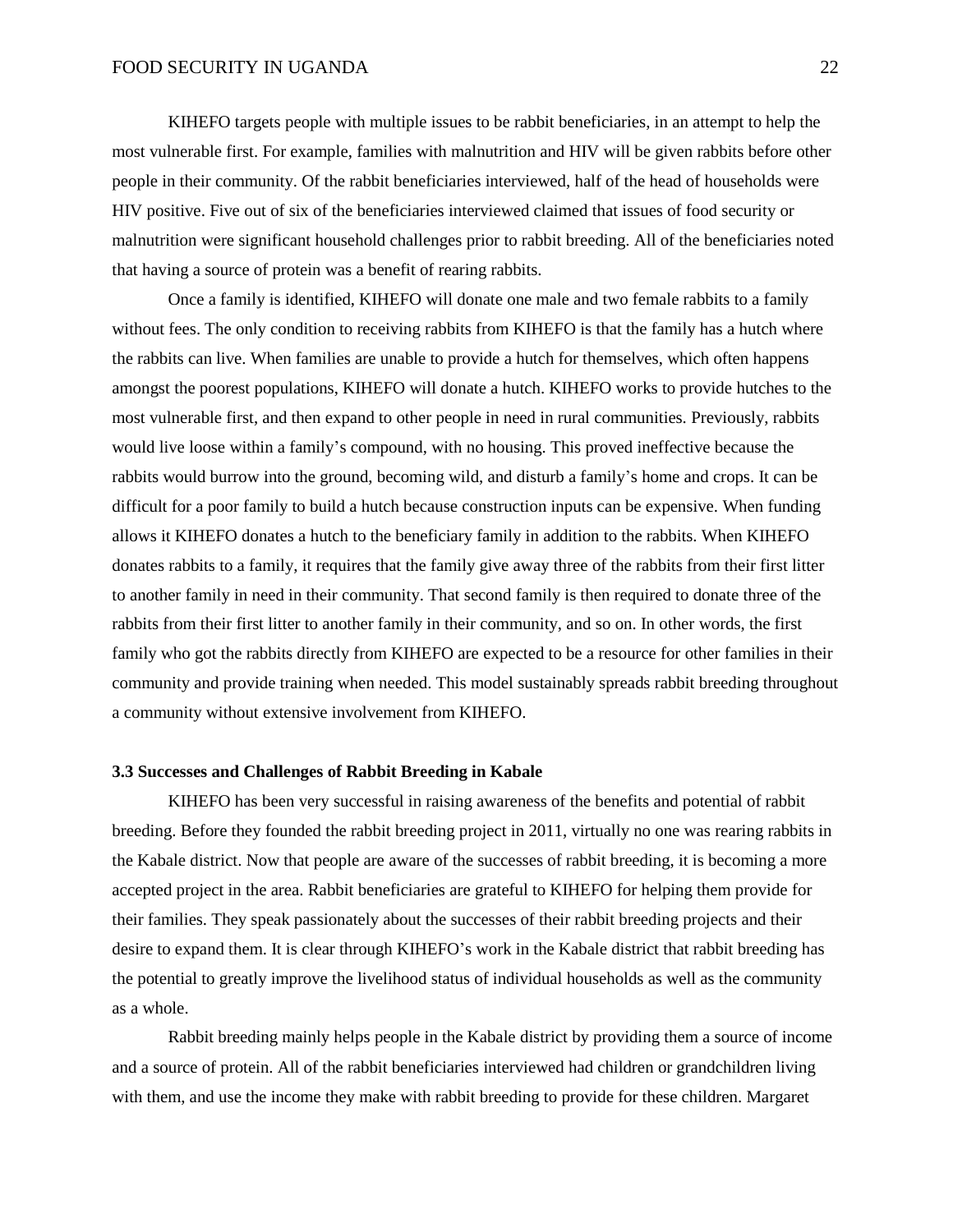Neema, the manager of the HIV clinic, specifically commented on how helpful rabbit breeding is for households that are just made up of grandchildren and grandparents. Many grandparents have had to care for their grandchildren due to high levels of HIV/AIDS related death. Because of the fragility of grandparents, these households are particularly vulnerable. Unlike households with able bodied parents, grandparents lack the ability to work in the field and provide an income for their households (M. Neema, personal communication, March 2, 2018).

Given the high number of children in Uganda, every beneficiary interviewed noted that they used some of the income from rabbit breeding to pay for school fees. Dr. Anguyo asserts that probably a family has sent a child to university thanks to the income from rabbit breeding, although a more robust assessment of the program is needed to fully support this (G. Anguyo, personal communication, March 6, 2018). Supporting education helps KIHEFO in its goal to fight ignorance in the Kabale region. Barnabas Nabaasa, the manager of KIHEFO's rabbit breeding program, comments on how ignorance can be deadly because people do not always know about the availability of basic health services, such as family planning. Ignorance can worsen health in rural communities since people do not know what is available to help them (B. Nabaasa, personal communication, March 9, 2018). Other uses of the income were other food items (such as rice, posho, and beans), other livestock (like chicken, pigs, goats, and cows), household items (like soap, salt, and toilet paper), scholastic materials, and hiring labor for a family's farm. These items help to improve a household's material and non-material well being.

According to KIHEFO staff members, good nutrition is essential for living a healthy life. Claire Atuhaire, the manager of the nutrition clinic, claims that poverty is the biggest driver of malnutrition. If a family is unable to provide adequate food for their family, they will experience malnutrition, which is likely to lead to additional health issues. Furthermore, if a family cannot provide food for their family, they are unlikely be able to afford medical services (C. Athuhaire, personal communication, March 6, 2018). We can assume that the general health of a family facing malnutrition will be poor. For families that have started rabbit breeding, the KIHEFO general clinic has seen a decrease in health issues besides malnutrition. For example, they have seen fewer cases of opportunistic infections, respiratory infections, and diarrhea. Sharon Magalla, a rabbit beneficiary, reported that since breeding rabbits her children haven't had worms, which is an additional positive health outcome (S. Magalla, personal communication, March 7, 2018).

Carol Kyampiere, a social worker at KIHEFO notes that poverty and poor health go hand in hand. In fact, she calls it a "vicious cycle of poverty." (C. Kyampiere, personal communication, March 6, 2018). A sick family member most likely does not have the energy to go work in the garden or field and provide for their family, and consequently the household's livelihood suffers. As previously noted, nutrition status is especially important when a patient has HIV. Treatement for HIV with antiretroviral drugs (ARVs)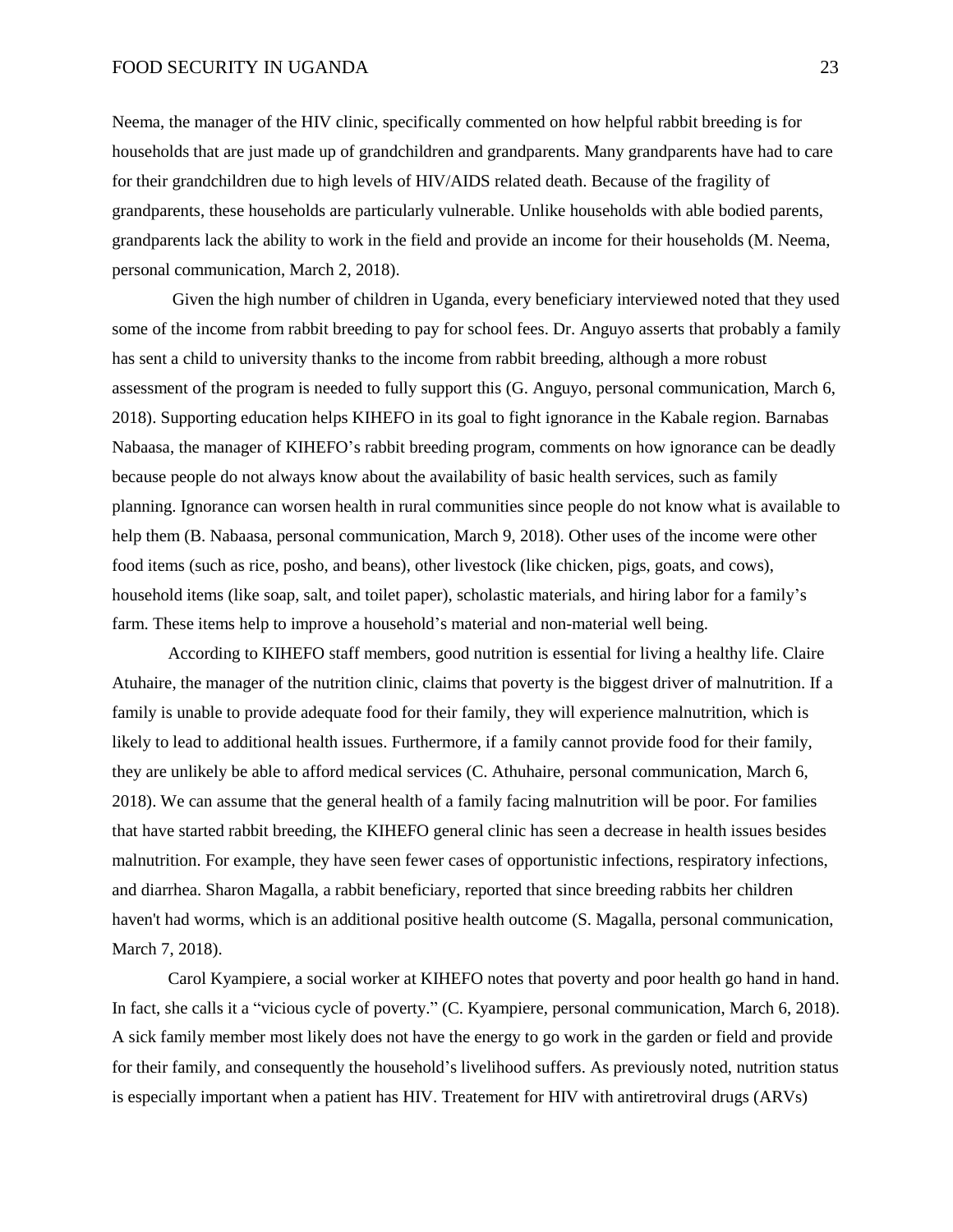requires a complete, balanced, and nutritious diet. Certain ARVs make patients extremely hungry and they need to eat with their medications. When patients do not have sufficient access to food, they often stop taking their drugs. This can lead to bigger problems like drug resistance and exemplify patient's struggles with HIV. Furthermore, eating well while taking ARVs increases the effectiveness of ARVs. Rabbit meat, which is especially helpful in boosting the immune system, can help people fight HIV (M. Neema, personal communication, March 2, 2018).

One of the biggest issues concerning food security and nutrition in rural areas near Kabale-town is poor food storage alternatives (G. Anguyo, personal communication, March 6, 2018). Outside of harvest seasons it is hard to have food to feed a household because food stores so poorly. Rabbit breeding can be a solution to that problem. When a family lacks food reserves they can eat rabbit meat and sell rabbit meat, and with the proceeds buy supplementary food items. Remegio Asuuru, a rabbit beneficiary, commented that thanks to his rabbit breeding project he never has to worry about food. If his crops fail, he can simply sell some of his rabbits and buy food for his family (R. Asuuru, personal communication, March 14, 2018). This shows the benefits of diversifying household livelihoods. By not relying on one source of income, household's are able to reduce their vulnerability context, which can improve their livelihood.

The main issues that rabbit breeders faced after obtaining rabbits were theft and rabbits getting sick and dying. Four beneficiaries reported having problems with thieves and three reported having issues with disease and death. Over time, KIHEFO has addressed both of these problems in the communities where it works. Rabbit beneficiaries are now provided with padlocks to keep their rabbits secure. Since the introduction of padlocks, none of the beneficiaries with locks have had problems with theft. They have also addressed the issue of sickness and death by training community members on the basics of rabbit breeding and advising newer beneficiaries to consult with previously trained breeders. Sharing knowledge this way is less demanding for KIHEFO and empowers people in rural areas to take control of the development in their communities.

The main challenge that KIHEFO has with the rabbit breeding program is data collection and follow up with the rabbit beneficiaries. It is estimated that there are over 2,000 families breeding rabbits in the Kabale region. However, due to expensive transportation costs and lack of funding to evaluate project success, this number is only a rough estimate. According to Dr. Anguyo, KIHEFO donates rabbits to about five families every month. However, some months there are more and some months there are less beneficiaries. There is virtually no documentation about these donations. Furthermore, there is no documentation regarding beneficiaries who stop breeding rabbits, or about beneficiaries giving rabbits to other community member, so there is no sense of the overall impact and expansion of rabbit breeding in Kabale (G. Anguyo, personal communication, March 6, 2018). Proper data collection would help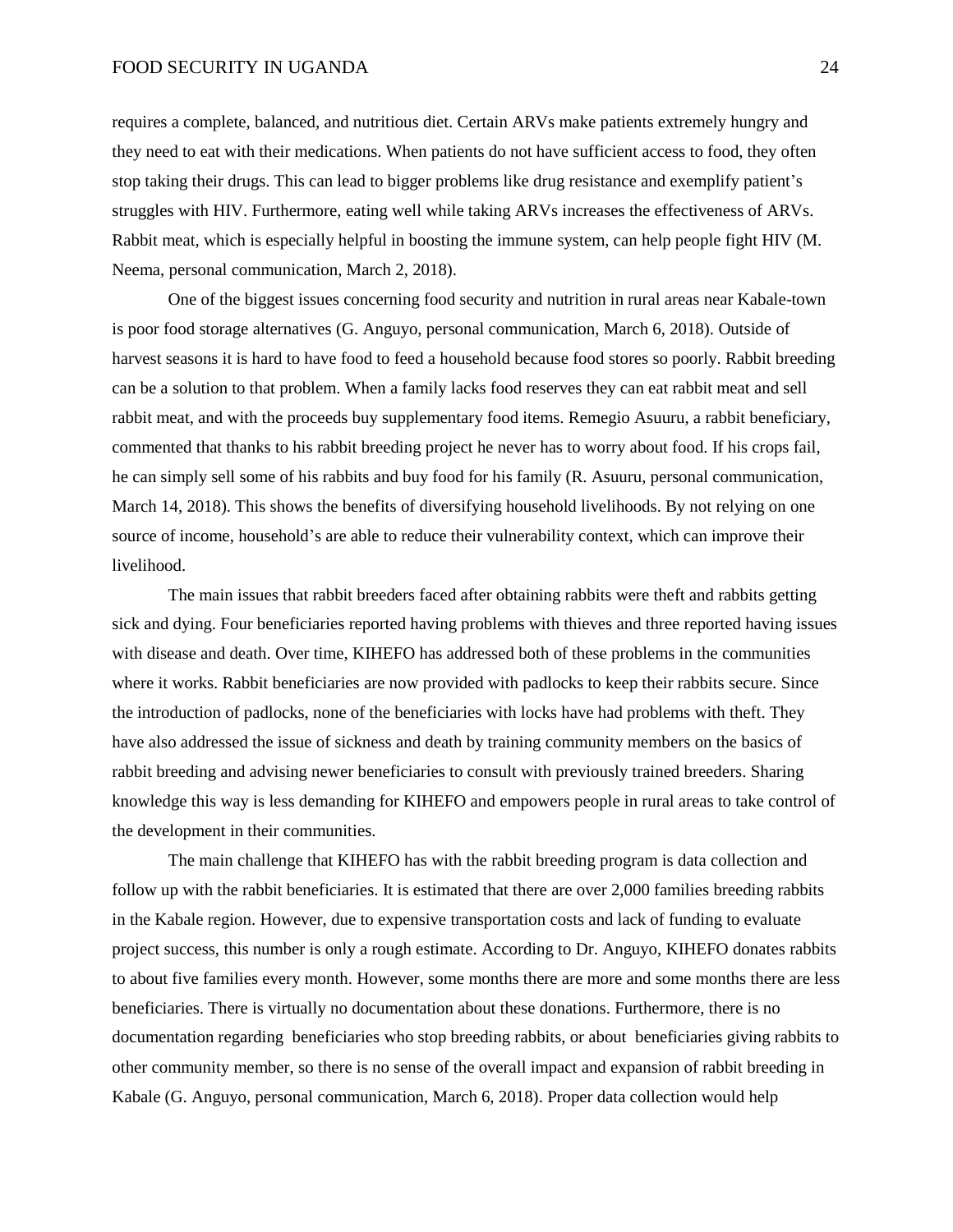KIHEFO in a number of ways. For example, having accurate documentation on the successes of rabbit breeding can attract donors. Currently, KIHEFO lacks this data and concrete proof on the successes of the rabbit program. Finding donors and investors can help expand KIHEFO's rabbit project, and make the benefits of rabbit breedings a reality for increasing numbers of people.

#### **3.4 Rabbit Breeding as a Sustainable Livelihood Approach to Development**

Small-scale rabbit production is a form of sustainable rural development that is gaining global

The ideal small-scale rabbit production model (SSRPM) represents an alternative and self-supporting system, based on renewable farm resources, that embodies the great potential for achieving a favorable, sustained impact (chiefly nutrition and economic) on limited-resource farm families who are mostly in lesser-developed countries.

recognition. According to Lukefahr (2004),

Here, Lukefahr places SSRPM in context. Rabbit breeding is ideal for limited-resource farm families, which is why KIHEFO has chosen this as a development tool. Lukefahr (2004) claims, and KIHEFO

> A salient feature of the SSRPM is that sustainable measures can be readily adopted by the limitedresource farmer, which also lends themselves well to diversification (combination of other crop and livestock activities) to further ensure food and economic security. In contrast, in commercial operations it is oftentimes simply not feasible to maintain sustainable or diversified systems due to labor and (or) economic constraints.

proves, that rabbit breeding works much better in rural rather than urban settings. Lukefahr (2004) notes: The benefits of diversification of livelihood activities was previously noted by Asuuru. Clearly, SSRPM is an effective tool for sustainable livelihood development.

Although rabbit breeding offers economic opportunities, KIHEFO still primarily promotes subsistence farming and rabbit breeding, as opposed to intensification and commercialization. KIHEFO has a large-scale, fairly commercial rabbit breeding center just outside of Kabale-town. At the center they train people on how to breed rabbits as a business venture, like the owner of Manhattan Hotel. They also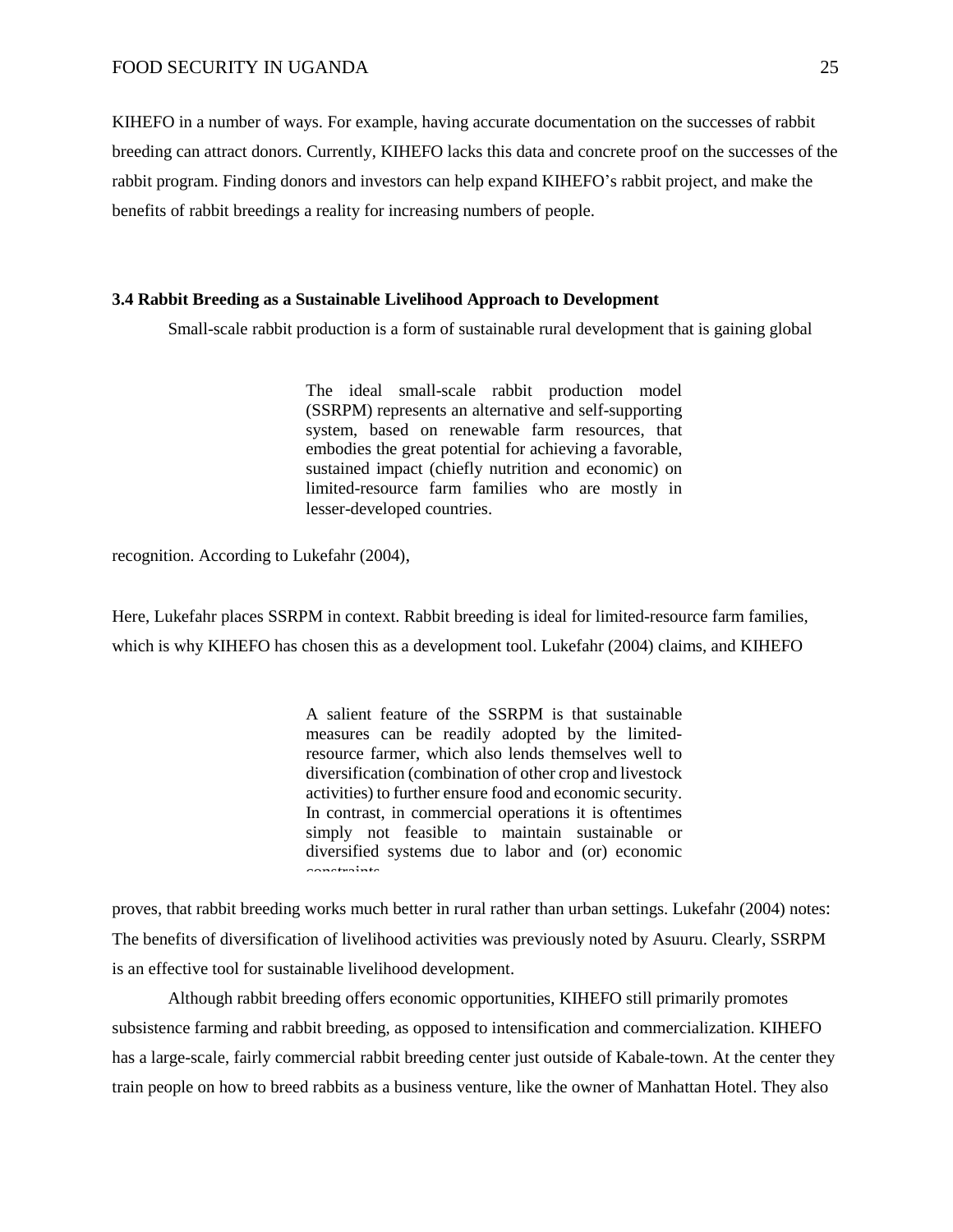train people who are developing a rabbit breeding program as a business venture on creating a mini breeding center so that they can sell rabbits to other people who want to profit from hem. As opposed to donating rabbits to rural families, the rabbit breeding center focuses on the commercialization of rabbits. Those who receive training on rabbit breeding as an economic venture must pay a small fee to KIHEFO to keep the project going. Although KIHEFO has commercialized some aspects of their rabbit breeding program, that is not the end goal. However, they do encourage their beneficiaries in rural communities to commercialize their rabbit breeding.

According to Lukefahr (2004), sustainability as applied to rabbit farming could be defined as "the continuous supply of rabbit meat, supported by renewable and natural on-farm resources, and produced from an integrated and diversified enterprise that benefits the farm family and the community with respect to the provision of nutritious meat and supplemental income". Clearly, the benefits of rabbit breeding extend far beyond economic gains. KIHEFO promotes the breeding of rabbits first and foremost as a source of protein because the overall goal of the rabbit breeding project is to eradicate malnutrition. Selling rabbits and generating income comes second. Without rabbit breeding rural families would rarely eat meat. Many of the beneficiaries interviewed reported eating meat once or twice a year, on Christmas and Easter, before they had a rabbit breeding project. Now, with rabbits in their backyard, rural families typically eat rabbit once a month.

Consuming rabbits helps with food security in several ways. First of all, it offers a source of protein to communities, when otherwise protein would be too expensive. In a study conducted by Sswanya and Ahmadi-Esahan (2000), it was found that households in rural Uganda derive between 30% of their iron, 40% of their food energy, 60% of their protein intakes from starchy staples. This demonstrates a nutritional imbalance, and possibly an explanation of malnutrition.

The lack of protein supply in rural communities is due to poverty. A kilo of meat costs roughly 10,000 shillings, but rural farmers rarely make that much money in a day. As previously stated, casual laborers make 7,000 Ugandan shillings a day when there is work. Clearly, buying meat consistently is extremely difficult for poor, rural farmers. However, rabbit breeding secures families with a source of meat. If they ever want or need to eat meat, they can simply pluck a rabbit from their cage and eat it.

Additionally, rabbits provide a source of income, which many families use to buy food staples. Sometimes these compliment rabbit meat, and other times they are used as the main source of food. As previously stated, a rural family can make up to 139 million Ugandan shillings, or \$375.84 USD, from just two rabbits each year. Every single rabbit beneficiary interviewed reported spending some of the income from rabbit breeding projects on other food items, such as beans, rice and posho. Additionally, all of the beneficiaries interviewed used some the income from the rabbit project to pay school fees for their children. Investing in education helps break the cycle of poverty in rural communities. In the sustainable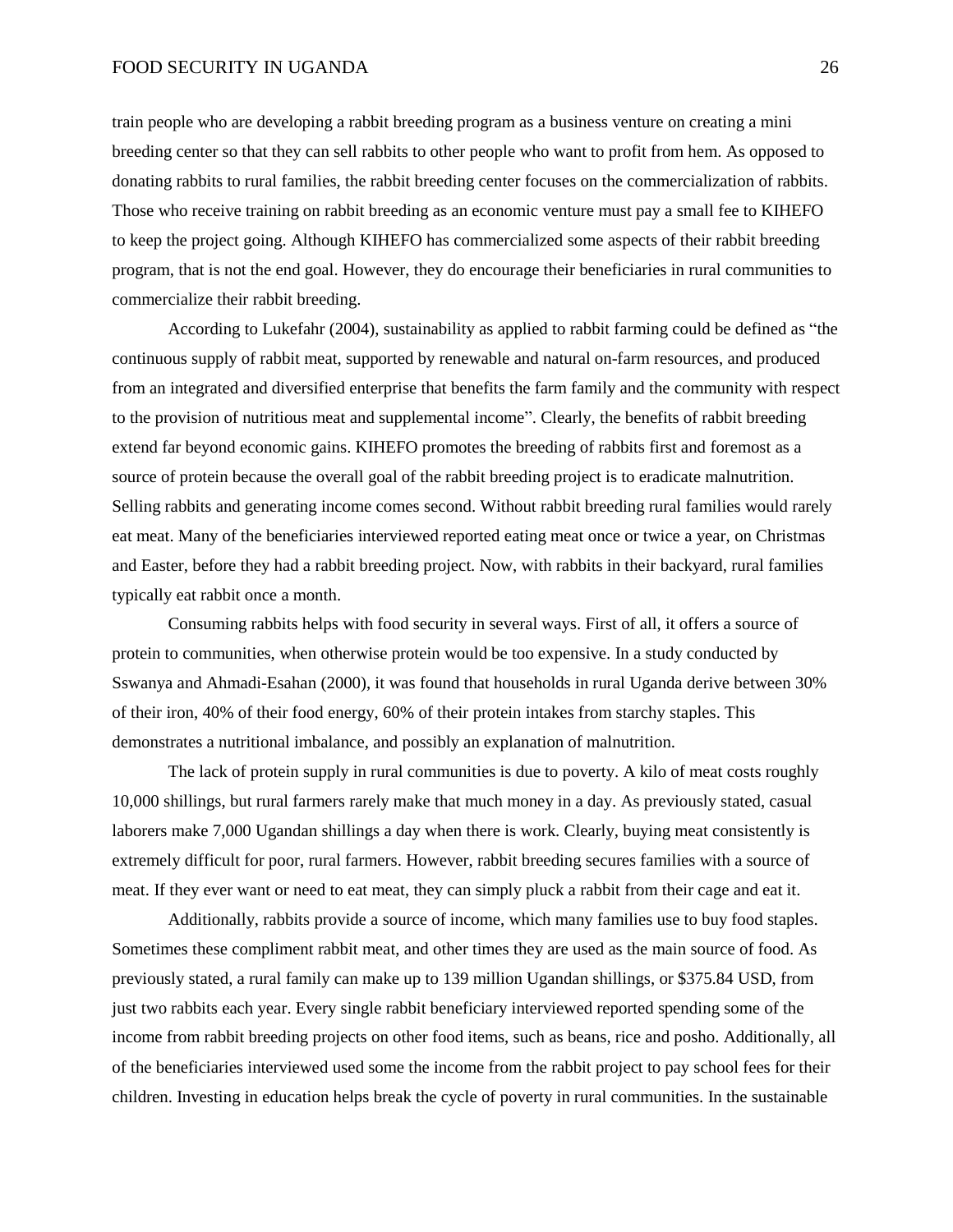livelihood approach, investing in education increases a household's social and human capital, which can lead to more desired livelihood outcomes. Hence rabbit breeding can be used as a tool for sustainable livelihood development.

Rabbit breeding has proven to be an effective development tool in Kabale, Uganda and in other areas of the world. Rabbit breeding helps provides protein and income to rural households, which helps fight malnutrition and poverty, as well as other problems. In Kabale, staff members of KIHEFO have seen a drastic improvement in the health of children and adults in rural communities, and attribute the success to rabbit breeding. However, there is still room to grow for rabbit breeding as a tool for sustainable development. In Kabale specifically, there needs to be better documentation and analyzation in order to show how successful the project is.

In the future, KIHEFO hopes to expand the rabbit breeding project. Many of the staff members dream of seeing rabbit breeding projects in every home in the Kabale district. Dr. Anguyo is determined to set up a rabbit processing plant once he secures funding. The processing plant would increase the supply of rabbit meat and hopefully expand the market for rabbit in the country. Dr. Anguyo and Goretti Lietru hope to improve the utilization of fur. Currently, rabbit skin and fur is thrown away. However, there is great potential for both of them. For example, rabbit skin can be used to make rabbit sausages (G. Lietru, personal communication, March 10, 2018). Using all of the parts of the rabbits also increases the sustainability of rabbit breeding by reducing waste.

#### **4.0 Conclusion**

Over the years, there have been many different strategies to international development, some more successful than others. Rural development, poverty alleviation, and food security are development topics that are of growing international importance. The sustainable livelihood approach to development offers a holistic approach to development. It addresses the assets that households have and works to improve and build upon them.

The sustainable livelihood approach can be seen in rural Uganda with an organization known as KIHEFO. KIHEFO began as a health clinic and since it has expanded to address issues of food security in its community. Now, in addition to the health clinics, KIHEFO also has a rabbit breeding program that helps rural communities improve their livelihoods. Rabbit breeding provides rural households with a source of protein and income, two things that are vastly needed among resource-limited people. KIHEFO's success with rabbit breeding shows how valuable a comprehensive approach to development can be. Thanks to rabbit breeding, the Kabale region has seen a significant decline in malnutrition among children and adults, more children have been able to go to school, rural incomes have increased, and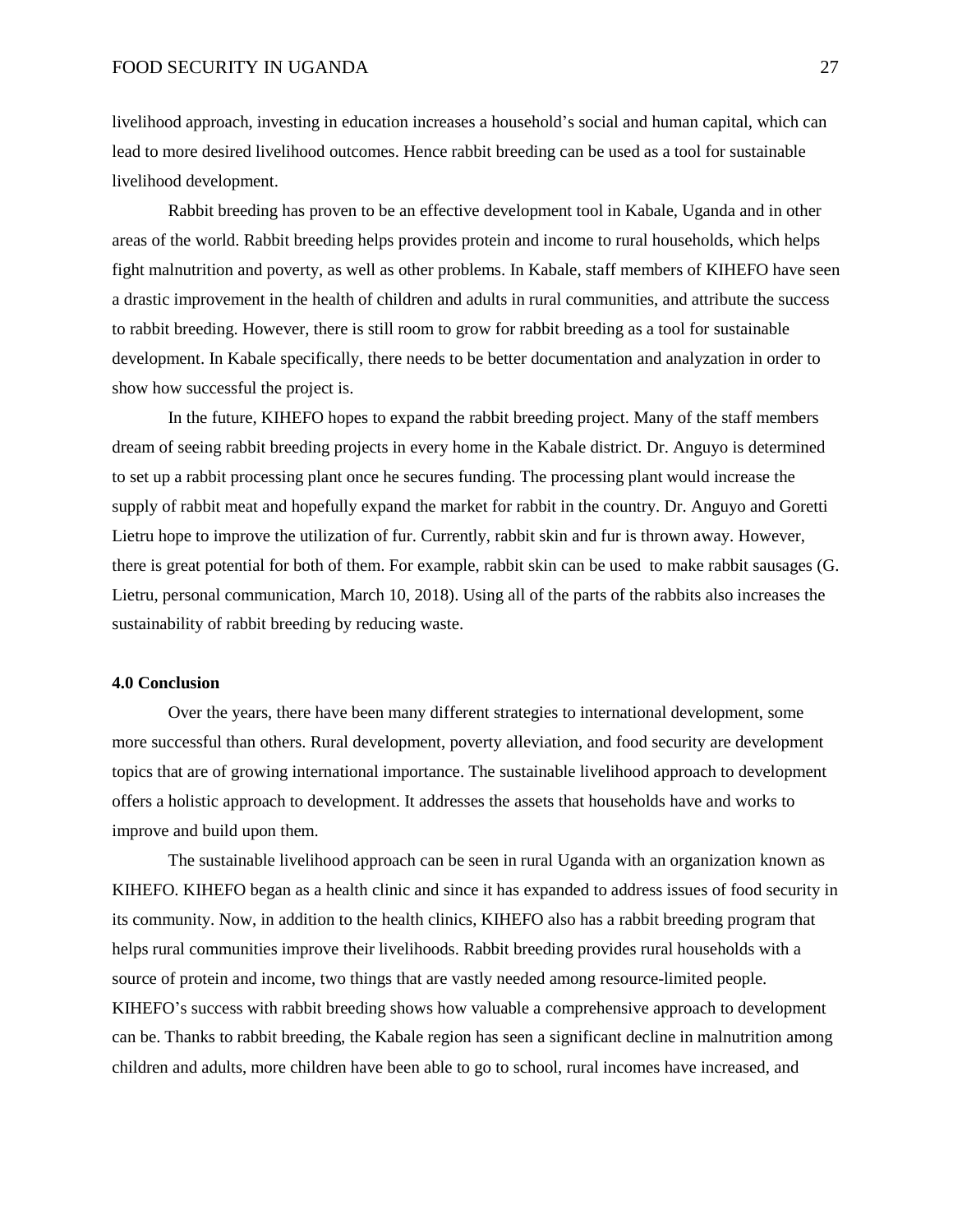household food security has improved. Clearly, approaching development through various avenues has proven effective.

For rabbit breeding to expand across Uganda, there needs to be improved data collection and analysis. By documenting the successes of rabbit breeding, KIHEFO can attract donors and increase its funding. Future research could focus on how rabbit breeding improves the livelihoods of people affected by HIV. This would help significant numbers of people living in Uganda due to the high prevalence of HIV in the country.

All in all, approaching development in a sustainable, innovative, and integrated way, like KIHEFO strives to do, is an extremely effective approach. This approach has the potential to improve the livelihoods of the most vulnerable. In Uganda, where 80% of the population lives in poverty, in rural areas and relies on agriculture for their livelihood, this approach is much needed. KIHEFO's mission, to provide sustainable, innovative, and integrated health care proves to be successful and result in positive outcomes.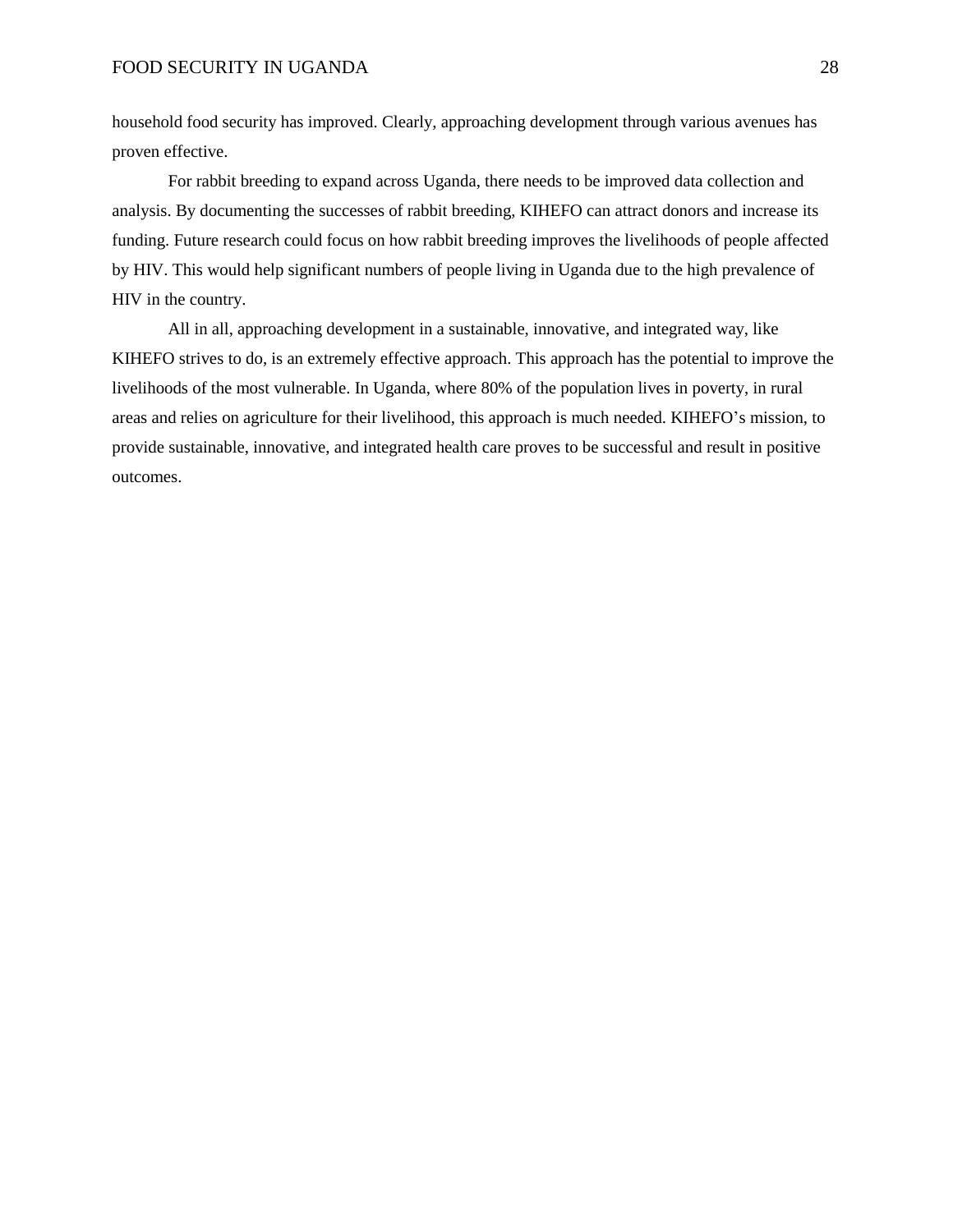# References

Ahaibwe, G., & Mbowa, S. (2014). Youth Unemployment Challenge in Uganda and the Role of Employment Policies in Jobs Creation. *Brookings.* Retrieved from <https://www.brookings.edu/> blog/africa-in-focus/2014/08/26/youth-unemployment-challenge-in-uganda-and-the-role-ofemployment-policies-in-jobs-creation/

- Andersson, E., & Gabrielsson, S. (2012). 'Because of poverty, we had to come together': Collective action for improved food security in rural Kenya and Uganda. *International Journal of Agricultural Sustainability*, 10(3), 245-262.
- Apili Ejupu, E. C., Makhura, M. T., & Kirsten, J.F. (1999). Food security in a commercialising rural economy: Initial findings from a case study of two districts in Uganda. *Agrekon*, 38(4), 827-838.

Baro, M., & Deubel, T. (2008). Persistent hunger: Perspectives on vulnerability, famine, and food security in sub-saharan Africa. *Annual Review of Anthropology,* 35, 521-538

Bukusuba, J., Kikafunda, J. K., Whitehead, R. G. (2007). Food security status in households of people living with HIV/AIDS (PLWHA) in a Ugandan urban setting. *British Journal of Nutrition*, 98, 211-217.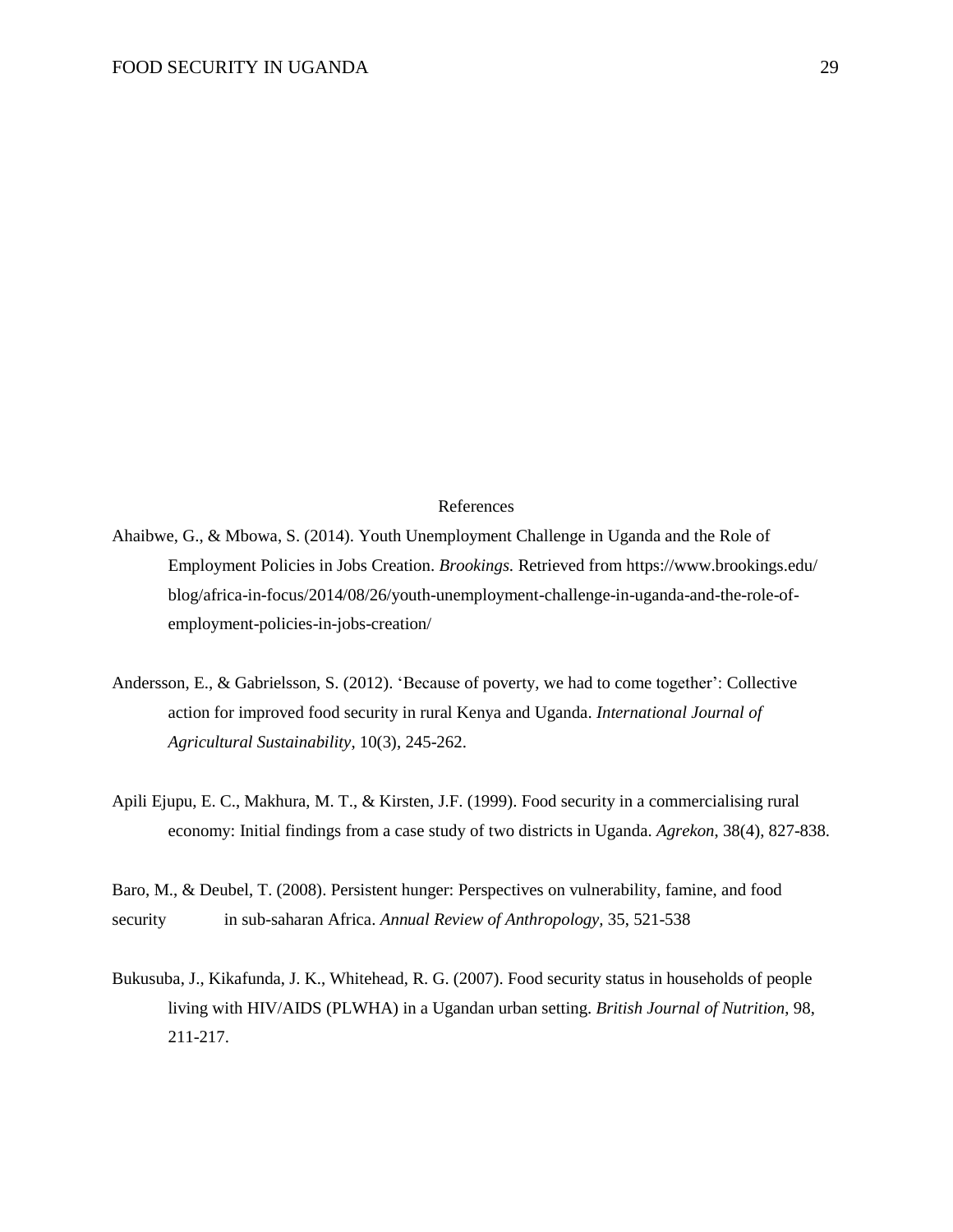- Burchi, F., Frison, E., & Fanzo, J. (2011). The role of food and nutrition approaches in tackling hidden hunger. *International Journal of Environmental Research and Public Health*, 8, 358-373.
- [Bryceson,](http://eprints.gla.ac.uk/view/author/4411.html) D.F. (2009) Sub-Saharan Africa's vanishing peasantries and the specter of a global food crisis. *[Monthly](http://eprints.gla.ac.uk/view/journal_volume/Monthly_Review.html) Review*, 61(3), 48-62.
- Chambers, R. & Conway, G. (1991). Sustainable rural livelihoods: Practical concepts for the 21st century. Retrieved from <https://opendocs.ids.ac.uk/opendocs/bitstream/handle/123456789/775/Dp296.pdf?> sequence=1&isAllowed=y
- Children, Nutrtition, and Food Security. (n.d.). In *Kigezi Healthcare Foundation.* Retrieved from http:// www.kihefo.org/children-nutrition-food-security/
- Ellis, F., & Bahiigwa, G. (2003). Livelihoods and rural poverty reduction in Uganda. *World Development,* 31(6), 997-1013.
- FAO. (2008). *An introduction to the basic concepts of food security.* Retrieved from: <http://www.fao.org/> docrep/013/al936e/al936e00.pdf
- FAO. (2017). *The state of food security and nutrition in the world 2017.* Retrieved from: http:// www.fao.org/state-of-food-security-nutrition/en/
- Feed the Future. (2018). Uganda Country profile. Retrieved from: <https://www.usaid.gov/what-we-do/> agriculture-and-food-security/increasing-food-security-through-feed-future
- Government of Uganda (2001). *Plan for modernization of agriculture: Eradicating poverty in Uganda.* Retrieved from <http://www.inclusivebusinesshub.org/wp-content/uploads/2016/05/> PMAMaindocument.pdf
- Krantz, L. (2001) *The Sustainable Livelihood Approach to Poverty Reduction.* Retrieved from https:// [www.sida.se/contentassets/bd474c210163447c9a7963d77c64148a/the-sustainable-livelihood](http://www.sida.se/contentassets/bd474c210163447c9a7963d77c64148a/the-sustainable-livelihood-)approach-to-poverty-reduction\_2656.pdf

LIFT. (2013). *Livelihood and food security conceptual framework.* Washington, DC: Gary Woller.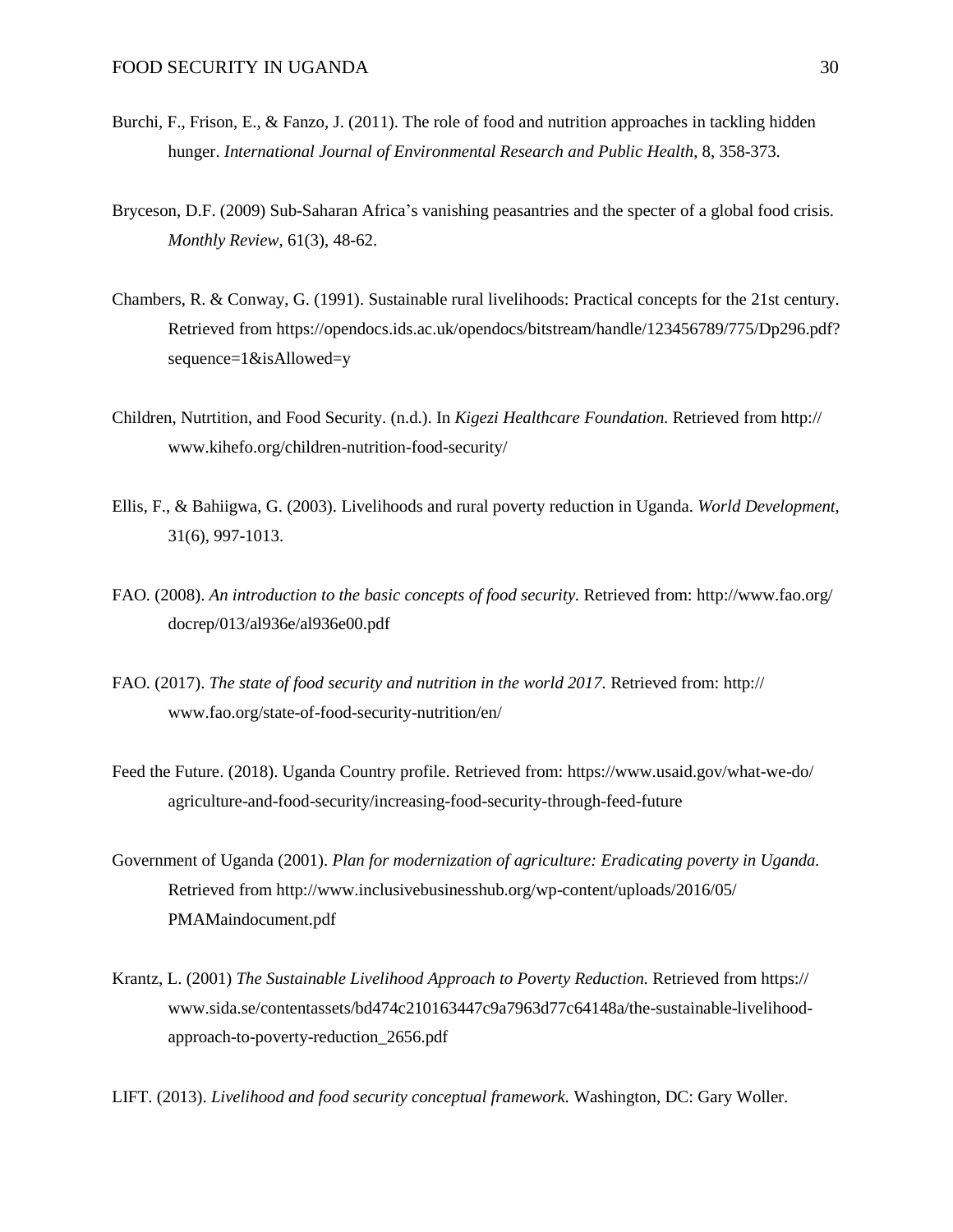- Lukefahr, S. D. (2004). Sustainable and alternative systems of rabbit production. *Proc.: 8th World Rabbit Congress.* Puebla, Mexico.
- Martiniello, G. (2015). Food socereignty as praxis: Rethinking the food question in Uganda. *Third World Quarterly*, 36(3), 508-525.
- Maslow, A. H. (1943). A theory of human motivation. *Psychological review*, *50*(4), 370.
- Ministry of Finance, Planning, and Economic Development. (2001). *Poverty Reduction Strategy Paper (PRSP) Progress Report 2001.* Retrieved from <http://siteresources.worldbank.org/INTPRS1/> Resources/Country-Papers-and-JSAs/uganda\_ppr.pdf
- Mohan, G. (2014). Participatory development. In V. Desai & R. B. Potter. (Eds.), *The companion to development studies* (131-136). New York, NY: Routledge.
- Oxfam Canada. (n.d.). *There is enough food to feed the world*. Retrieved from: https://www.oxfam.ca/t here-enough-food-feed-world
- Oxfam. (2017). *Embedding Food Security within Sustainable Livelihood Programs.* Retrieved from https://policy-practice.oxfam.org.uk/publications/embedding-food-security-within-sus tainable-livelihood-programmes-316458
- Shah, A. (2013). Structural adjustment: A major cause of poverty. *Global Issues.* Retrieved from http:// www.globalissues.org/article/3/structural-adjustment-a-major-cause-of-poverty
- Smallman, S., & Brown, K. (2015). *Introduction to international and global studies.* Chapel Hill, NC: The University of North Carolina Press.
- Ssewanyana, S. N., & Ahmadi-Esfahani, F. Z. (2010). Household food security in rural Uganda: A statistical analysis. *Ecology of Food and Nutrition*, 40(2), 93-125.
- Sundaram, J. K., Elver, H. (2016). *The world produces enough food to feed everyone. So why do people go hungry?* Retrieved from [https://www.weforum.org/agenda/2016/07/the-world-produces](https://www.weforum.org/agenda/2016/07/the-world-produces-)enough-food-to-feed-everyone-so-why-do-people-go-hungry